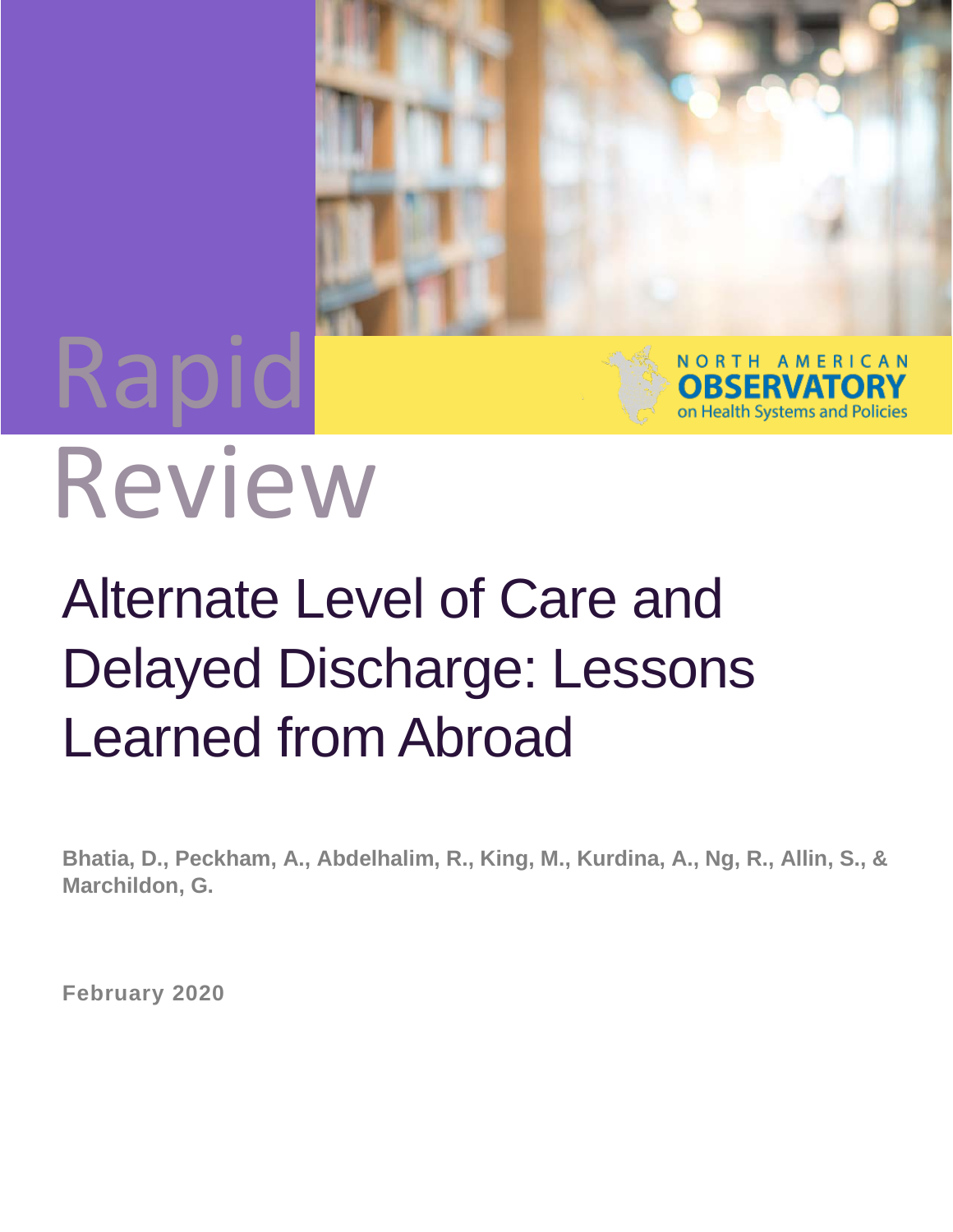This report was produced by the North American Observatory on Health Systems and Policies. The views expressed by the authors are not intended to represent the views of reviewers or partners in the North American Observatory on Health Systems and Policies.



#### **Suggested citation:**

Bhatia, D., Peckham, A., Abdelhalim, R., King, M., Kurdina, A., Ng, R., Allin, S., & Marchildon, G. (2020). Alternate Level of Care and Delayed Discharge: Lessons Learned from Abroad. Toronto: North American Observatory on Health Systems and Policies. *Rapid Review* (No. 22).

#### **Acknowledgements:**

We would like to gratefully acknowledge the editing and production support of Patrick Farrell and Monika Roerig. We also thank Marco Inzitario for offering expert opinions on a variety of promising policies and programs. Finally, we would like to gratefully acknowledge Michael Church Carson and Mariana Morales Vazquez for their support with citation screening and data extraction.

#### **Please address requests about the publication to:**

North American Observatory on Health Systems and Policies 155 College Street, Suite 425 Toronto, ON M5T 3M6

**© North American Observatory on Health Systems and Policies 2020**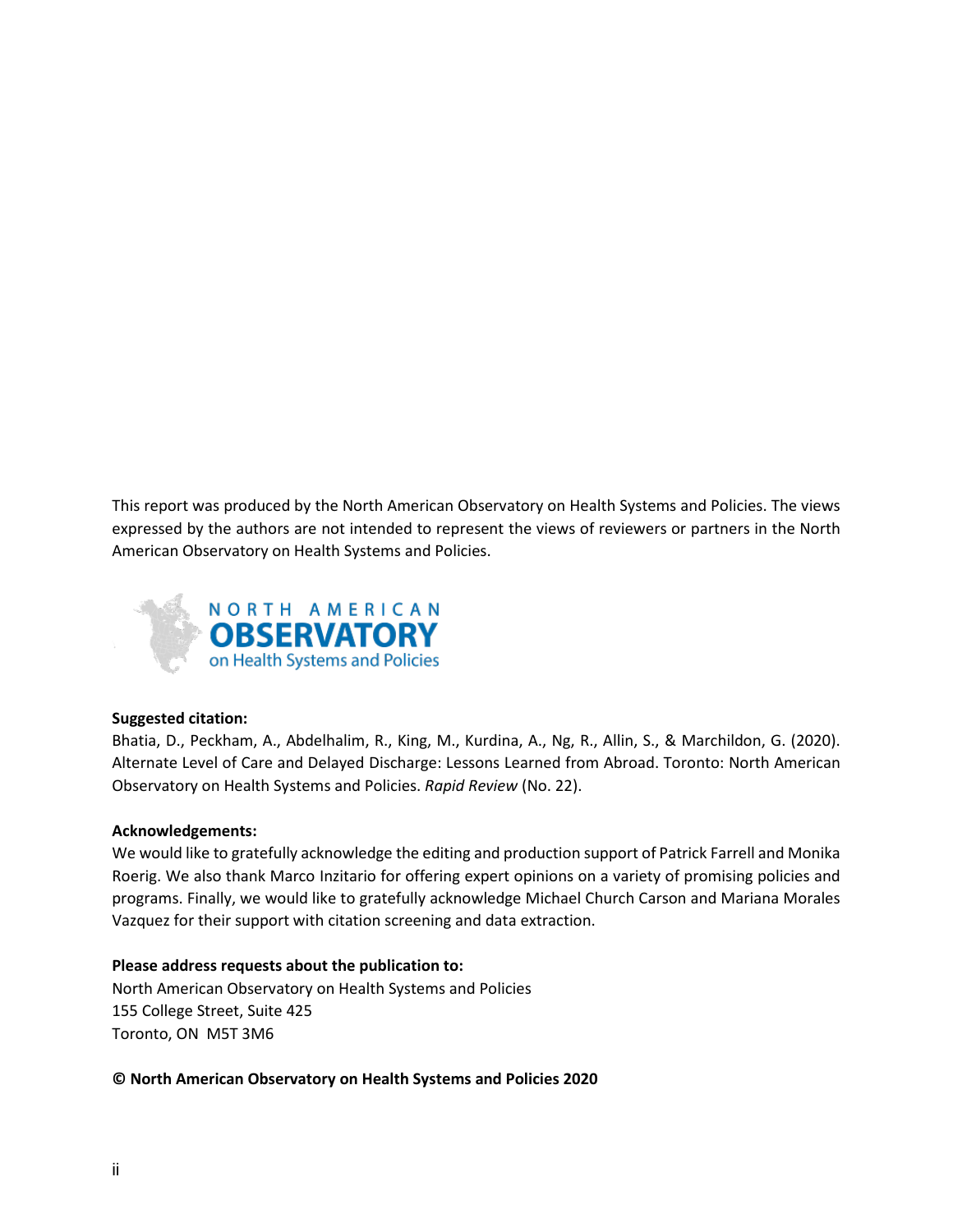## **Table of Contents**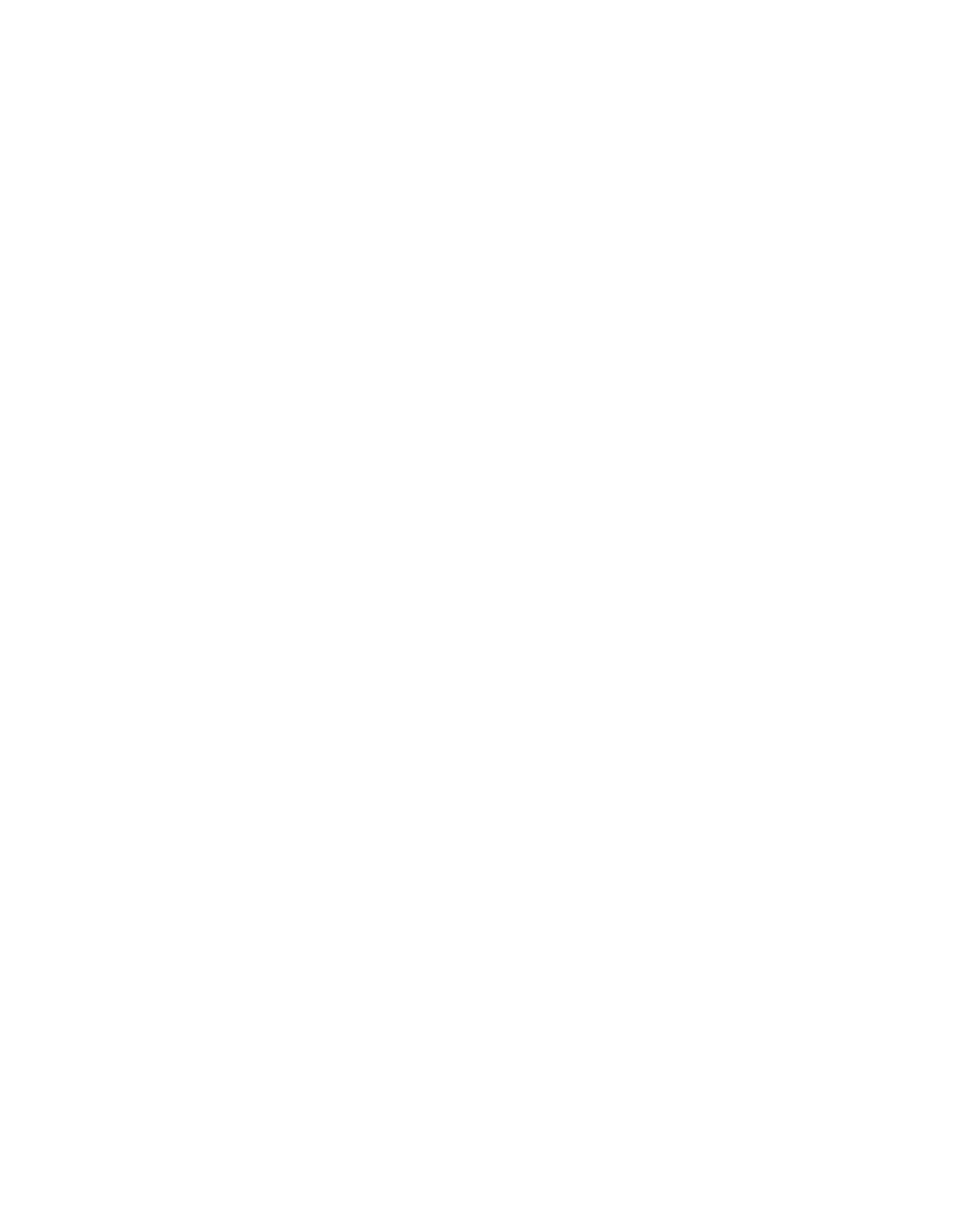### <span id="page-4-0"></span>**Introduction and Background**

Delayed discharge, also known as alternate level of care (ALC), is a longstanding challenge facing health systems globally. In Canada, ALC is a designation used to identify "patients that are receiving care in a setting where the intensity and type of care offered is no longer appropriate for their current needs" (Cancer Care Ontario, 2009). According to the Canadian Institute for Health Information (CIHI), the percentage of patient days in hospitals that were designated ALC in 2017-2018 ranged across the provinces from 12% in British Columbia and 15% in Ontario to 21% in Prince Edward Island (CIHI 2019). Patients at risk of prolonged hospital stay include older adults, those with functional or cognitive impairments, those with multiple comorbidities, and those of marginalized sociodemographic status (Moore et al., 2018; Turcotte et al., 2019). In addition to using limited and expensive inpatient resources, ALC stays expose the often already frail patients to iatrogenic harms, such as hospital-acquired infections, functional decline, and social isolation (CIHI, 2009).

Delayed discharge is associated with a variety of factors, including individual patient circumstances, delayed assessment, lack of coordination and communication between hospitals and community settings, and limited supply of long-term care options (i.e., in the community and in facilities). Addressing these problems thus requires changes to both care delivery and policies that impact care (e.g., methods of funding, regulation, and other policy levers). The challenge of delayed discharge and ALC is not unique to Canada, and a number of comparable jurisdictions have introduced policy programs that have had some impact on reducing delayed discharge in recent years. For example, the implementation of the 2014 Care Act in the United Kingdom (UK) led to multiple country-specific policies across England, Wales, and Scotland, aimed at collectively reducing delayed discharges across the UK. The focus of this rapid review is to draw on published academic and grey literature from outside Canada to develop insight into some of the policy options governments may consider as they address the persistent challenge of delayed discharge/ALC. We are particularly interested in describing how policy programs have worked to reduce delayed discharge/ALC by implementing approaches to transfer people out of hospital to communitybased settings rather than facility-based long-term care options.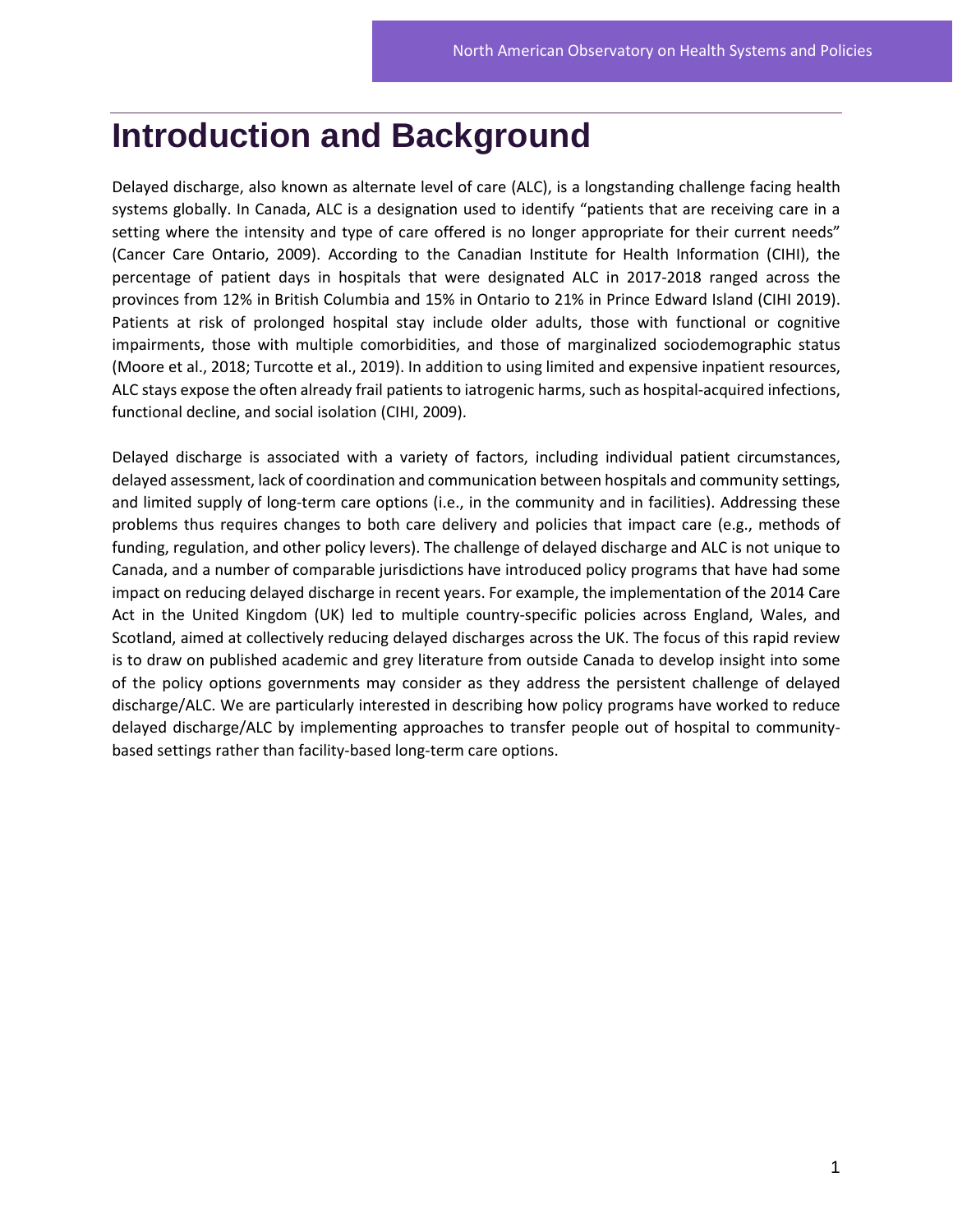## <span id="page-5-0"></span>**Methods**

#### <span id="page-5-1"></span>**Rapid Scoping Review**

#### <span id="page-5-2"></span>**Information sources**

We searched MEDLINE (Ovid), EMBASE (Ovid), CINAHL-Plus (EBSCO), and PsycINFO (Ovid) using a combination of database-specific syntax (e.g., Medical Subject Headings, MeSH) and text-words related to delayed discharge/ALC.<sup>[1](#page-5-4)</sup> The following limits were applied to the search strings: publication year 2016-2019, English-language, and human subjects. CINAHL also allowed us to exclude sources indexed in MEDLINE, to minimize inclusion of duplicates. The database search was first developed in MEDLINE and subsequently translated into other database-specific syntax. All final electronic database searches were conducted and exported on July 31, 2019. The full electronic database search strategy is available in Appendix A. The database search was supplemented by snowballing and scanning of reference lists of the included studies.

#### <span id="page-5-3"></span>**Study selection and data extraction process**

Records were imported from each electronic database into a reference management software (Mendeley Desktop v1.19.5) to remove duplicates. To pilot the selection criteria, the titles and abstracts of the first 100 records were screened for eligibility by five independent reviewers (AP, DB, MCC, MK, MMV). Disagreements were addressed through discussion between the reviewers, where selection criteria were finalized. The remaining titles and abstracts were split evenly between the same set of reviewers for screening. To verify the quality of the title and abstract screening process, one reviewer (MMV) rescreened a 5% random sample of all references. No inappropriate exclusions were detected. Studies that passed title and abstract screening were split evenly between four reviewers for full-text screening (DB, MCC, MK, MMV). The full-text articles of studies whose eligibility was uncertain were reviewed by the lead team members and final inclusion decisions were made by their consensus (AP, DB, RA).

Studies were excluded if: (1) they were focussed exclusively on Canada; (2) they were not original, primary, or peer-reviewed sources (e.g., literature reviews, editorials, conference proceedings, case studies and series, thesis dissertations); (3) the focus of the intervention was not to reduce delayed discharges, ALC or hospital length-of-stay; (4) the intervention involved discharge to other care settings, such as nursing homes, rather than the patient's home; (5) the intervention involved discharge from other settings, such as palliative care facilities, rather than acute care hospitals; (6) the study design was not evaluative (where evaluative studies were defined as those assessing the impact of the intervention on specific outcomes, chosen a priori); (7) the study used quality-improvement methodology (e.g., lean sixsigma, plan-do-study-act cycles); (8) the intervention did not reduce ALC, length-of-stay, or delayed discharge; (9) the study involved a practice change within a single unit (e.g., internal process changes in a

<span id="page-5-4"></span> $<sup>1</sup>$  Similar to the concept of ALC (used in Canada), delayed discharge (or delayed transfer of care) refers to a patient who no</sup> longer requires the intensity of resources or services provided in a hospital, but nonetheless continues to occupy bed space while waiting to be safely transferred to a home, community, or long-term care centre [\("Delayed transfers of care: a quick](https://www.kingsfund.org.uk/publications/delayed-transfers-care-quick-guide)  [guide," 2018\)](https://www.kingsfund.org.uk/publications/delayed-transfers-care-quick-guide). Prolonged length-of-stay is also a related concept measured by some jurisdictions. Given this heterogeneity in terminology, we will use "delayed discharge/ALC" as an umbrella term throughout this report. However, when discussing specific studies and programs, we will use the original terminology provided by the sources.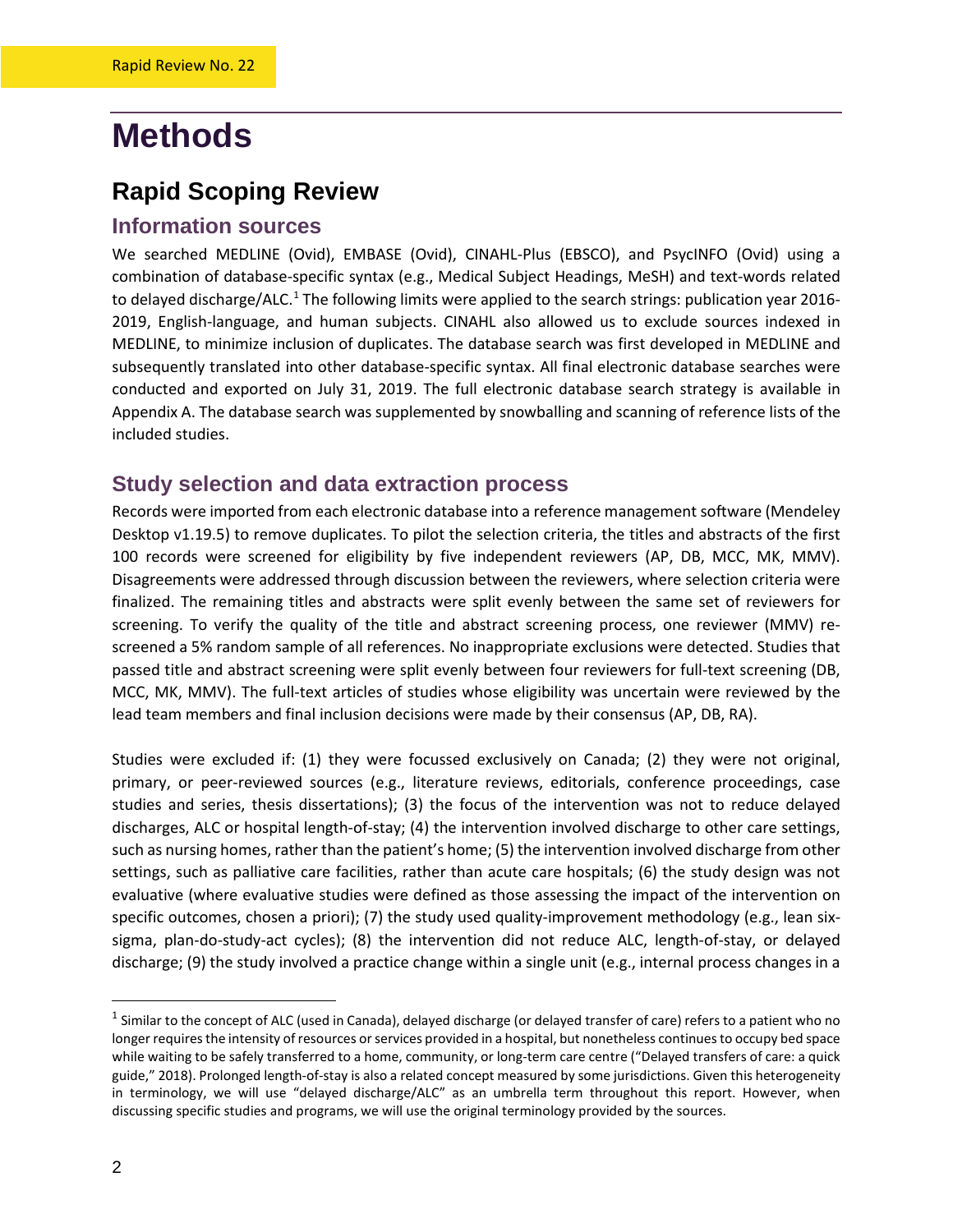single hospital); (10) the full-text of the source was not accessible through the university library or could not be located. The detailed selection process is presented in the PRISMA flow diagram in Appendix B.

Data abstraction was completed by three reviewers (DB, MK, MMV) with cross-checking by two others (AP, RA). Data items included a description of the intervention or policy of interest, comparison group (if applicable), intervention setting, study design and methodology, target population characteristics, and intervention impacts on outcomes (e.g., delayed discharge, ALC days, length-of-stay, patient health, functional status, quality-of-life, and caregiver experience). Data collation and thematic analysis was completed by three reviewers (AP, DB, RA). A summary of the studies retrieved in the scoping review is available in Appendix C.

#### <span id="page-6-0"></span>**Rapid Jurisdictional Review**

The scoping review was supplemented by brief targeted reviews of comparable jurisdictions to identify existing initiatives aimed at reducing delayed discharge from hospital, ALC days, or length-of-stay. To identify jurisdictions that may have shown some promise in impacting these outcomes, we drew on the Organization for Economic Cooperation and Development (OECD) report "Health at a Glance: Europe 2018," which cited notable approaches to reduce delayed discharge/ALC in Denmark, the Netherlands, Norway, Scotland, Sweden, and the UK. Of these, only jurisdictions with accessible publicly available information were included in this review. We were able to find publicly available information on policies that demonstrated some success in reducing delayed discharge/ALC in England, Scotland, and Wales; as such, these became the focus of our jurisdictional review. Once the jurisdictions of interest were identified, we performed a broad scan of grey literature (e.g., government and independent evaluation reports), government websites, media releases, and websites of other relevant international bodies (e.g., European Observatory on Health Systems & Policies, OECD, World Health Organization & the World Bank) to gather evidence about policies impacting delayed discharge/ALC in each relevant jurisdictional context. A summary of the jurisdictional review is available in Appendix D.

#### <span id="page-6-1"></span>**Limitations**

A number of limitations of this review should be acknowledged. Our scoping review only included studies published in the past three years (2016-2019); as such, evaluations published outside of this range have not been captured in our search (e.g., older interventions or very recent interventions that have not yet undergone evaluation). Our search was also limited to studies written in English; however, according to a previous comprehensive review by evidence synthesis experts, the use of language restrictions is unlikely to result in systematic biases that would meaningfully alter the interpretation of the findings (Morrison & Canadian Agency for Drugs and Technologies in Health, 2009). Caution is warranted about inferring causality between the described interventions and the reported study outcomes in observational study designs. Other contemporaneous policy changes (historical bias), natural changes over time (maturation bias), and confounding by other unmeasured contextual and population-related factors may also contribute to the observed changes. Further, a critical appraisal of the literature included in this review was not completed. The conclusions and implications associated with the findings of the literature should thus be interpreted with caution, as the quality of study methodology affects the strength and robustness of the evidence. Finally, the jurisdictional review was selective; as such, we may not have captured all the promising initiatives aimed at reducing delayed discharge/ALC.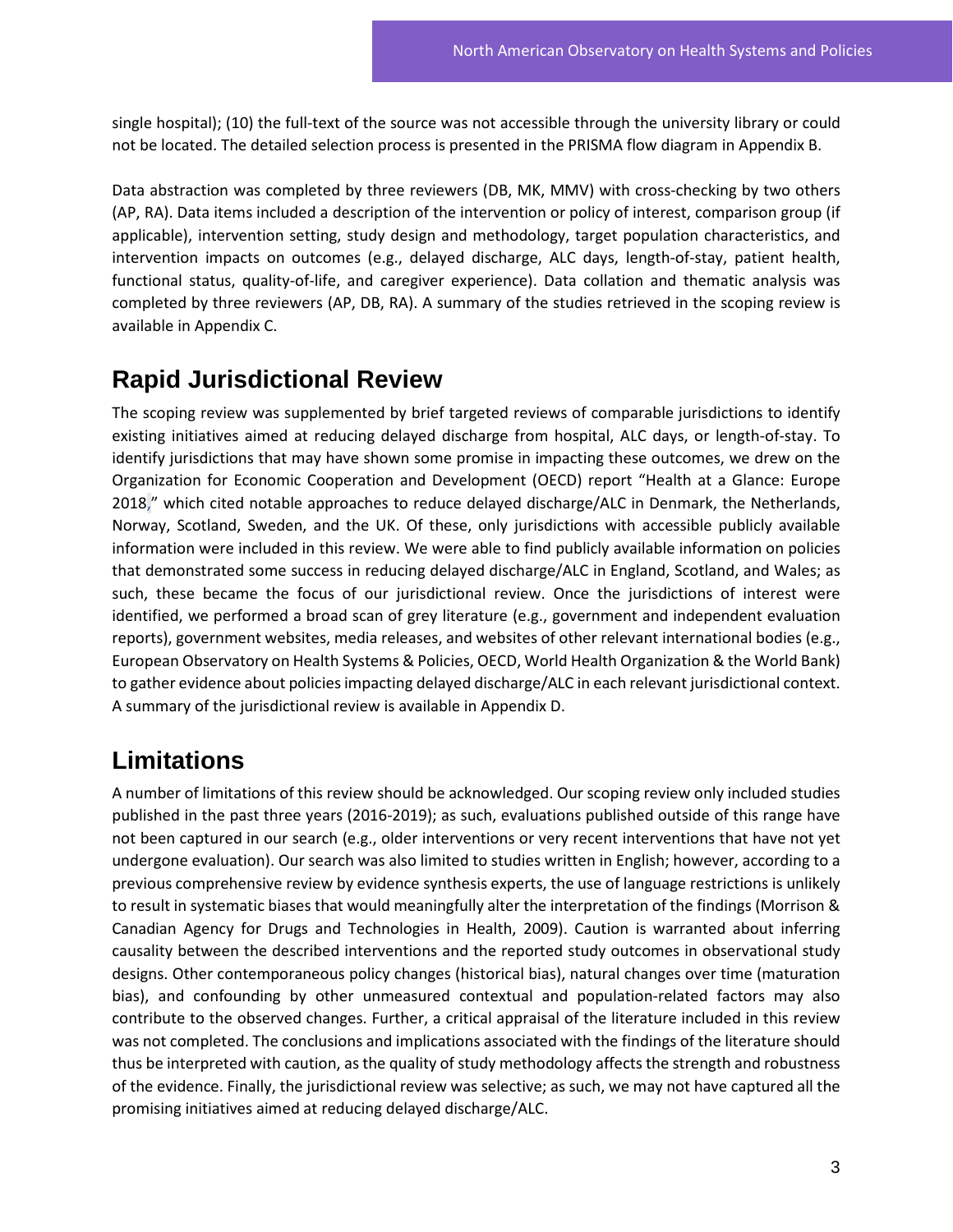## <span id="page-7-0"></span>**Analytic Overview**

Of the 110 articles pulled for full-text review, 13 were excluded because they did not reduce delayed discharge/ALC (Appendix B). In this rapid scoping review, we describe six studies on policy programs that were successful at reducing delayed discharge/ALC (Appendix C). Each study targets a different jurisdiction, including France (Gandré et al., 2017a), Germany (Ignatyev et al., 2019), Scotland (Taylor et al., 2016), Switzerland (Pletscher, 2016), South Korea (Shin et al., 2017), and Australia (Osborne et al., 2018).

#### <span id="page-7-1"></span>**Populations of interest**

The populations in the included studies were described as patients living with complex long-term needs, including the following groups: those with mental and cognitive illnesses ( $n = 4$ ; (Gandré et al., 2017a); Ignatyev et al., 2019; Pletscher, 2016; Taylor et al., 2016), elderly patients at risk of prolonged hospitalization due to complex psychosocial needs ( $n = 1$ ; Osborne et al., 2018), and cancer patients requiring palliative care ( $n = 1$ ; Shin et al., 2017).

#### <span id="page-7-2"></span>**Interventions**

The articles profiled six different interventions that were grouped into three categories. The first category involved building long-term care supply and spaces in ambulatory or community care settings (Gandré et al., 2017a; Ignatyev et al., 2019; M. Taylor et al., 2016). The second category included interventions on payment reforms (Pletscher, 2016; Shin et al., 2017). Finally, the third category highlighted the creation of transition navigator roles overseeing patient discharge (Osborne et al., 2018). These interventions are described in detail below, with an emphasis on their impact on delayed discharge/ALC.

#### **Ambulatory and community setting interventions**

Three policy programs from France, Germany, and Scotland were designed to shift care outside the hospital into ambulatory and community settings by targeting those who live with long-term mental health issues.

In France, an alternative to full-time hospitalizations (AFTH) strategy was introduced by the government in the early 2000s in response to the global movement of de-institutionalization of psychiatric patients (Gandré et al., 2017b; Leguay & Boyer, 2012; Ministére des Solidarités et de la Cohésion Sociale & Ministére du Travail, de L'Emploi et de la Santé, 2011; Taylor Salisbury et al., 2016). The AFTH strategy aims to provide an alternative care setting to long-term psychiatric patients not requiring acute inpatient care. These settings include ambulatory care; part-time hospital care (e.g., day or night care, part-time therapy centers, and therapeutic workshops); care integrated in the community (e.g., Hospital at Home programs); and stays in therapeutic apartments, crisis centers, or rehabilitation centers. Alternatives to hospital care also require interdisciplinary approaches and often involve psychiatrists working with other healthcare providers, such as doctors, nurses, nursing auxiliaries, psychologists, physiotherapists; social and educational staff; as well as administrative staff (Mossé et al., 2013). Gandré et al. (2017a) evaluated the impact of AFTH models and found that they were associated with a significant reduction in hospital length-of-stay.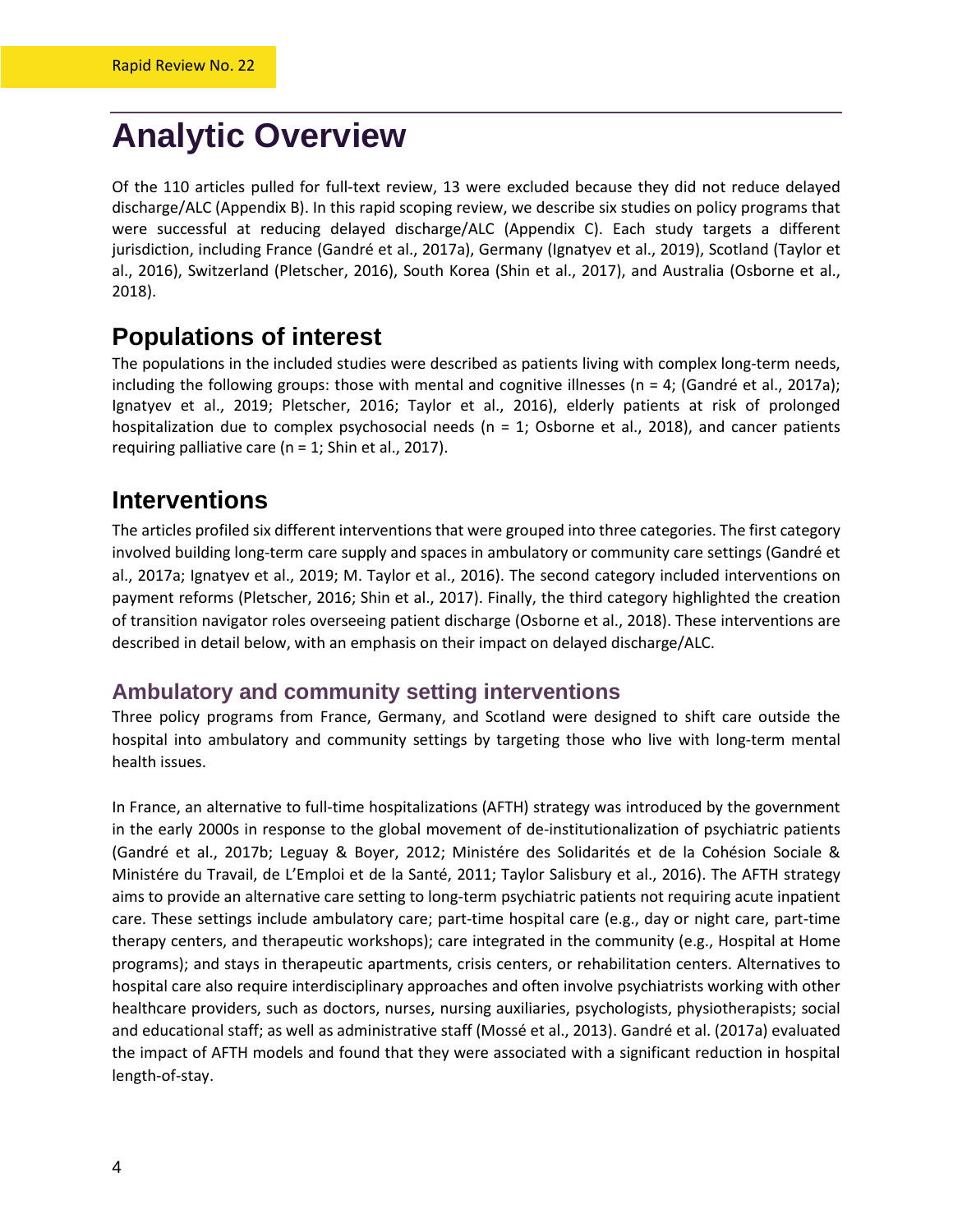In Germany, flexible and integrative treatment (FIT64b) models are offered by hospital-based teams to psychiatric inpatients with both acute and chronic severe mental illness. Each team of service providers involved in this program receives a total budget for all forms of inpatient and hospital-based outpatient care (capitation principle). A total of 20 FIT64b projects can be found across Germany. Each differs considerably with regard to the duration of services, care setting, service providers, and treatment structures and processes. However, all FIT64b projects offer continuous and flexible outpatient care (extending over time and across settings to meet the unique needs of patients and caregivers) as well as access to a variety of professional expertise (multiple provider types cooperating under one budget to provide care) (Johne et al., 2018). In 2018, Ignatyev et al. evaluated the impact of FIT64b on the average length-of-stay in older people with mental illness, relative to the traditional model of care. They found that the average hospital length-of-stay of older people with mental illness was reduced. Length-of-stay was shorter in centres exclusively providing FIT64b, compared those providing FIT64b alongside traditional models of care. The FIT64b model was particularly effective among patients with schizophrenia, mood, neurotic, stress-related, and somatoform disorders (Ignatyev et al., 2019).

In Scotland, community compulsory treatment orders (CTOs) were introduced under the Mental Health (Care and Treatment) Act, 2003. Community CTOs in Scotland are unique in that, unlike most CTOs in other settings, they can be initiated in the community, rather than in the hospital. The provision of powers to compel in the community have been quite controversial, with limited evidence demonstrating reductions in hospital bed use or improved clinical effectiveness (DeRidder et al., 2016; Maughan D, Molodynski A, Rugkåsa, Burns T, 2014; Swartz MS, Swanson JW, Wagner HR, Burns BJ, Hiday VA, Borum R, 1999). However, psychiatrists remain positive about CTOs and their use continues to increase. Community CTOs are aimed primarily at patients who have been discharged, but who, for a variety of reasons, are at risk of rehospitalization (e.g., fail to engage with necessary services, stop taking medication) (Lawton-Smith, 2007; Scotland & Scottish Executive, 2005). The most common conditions written into CTO care plans involve orders to take medication and to see healthcare providers. A nationwide evaluation of the impact of CTOs on length-of-stay found that the average length-of-stay dropped from 66 days (before CTO) to 39 days (after CTO). This evaluation also showed that middle-aged patients and those with longer psychiatric care histories derived the most benefit from CTOs, in terms of shortened length-of-stay (Taylor et al., 2016).

#### **Payment reform interventions**

Two reimbursement reforms, implemented in Switzerland and South Korea, were shown to reduce prolonged hospital stay. In Switzerland, the health administration in Zurich introduced a mixed reimbursement system at the state-run Psychiatric University Hospital in 2009. Under the new system, tariff payments consisted of a higher per diem rate for the first five days, a per-case payment on day six, and a lower per diem rate for subsequent days. The results indicated that the marginal revenue per inpatient day can affect length-of-stay and that a switch from per diem to per-case, or a mixed reimbursement system, can reduce length-of-stay even if the average revenue remains similar (Pletscher, 2016).

In the other reform example, a Palliative Care Demonstration (PCD) project using a per diem payment system (PDPS) was implemented by the Korean government in 2008 across seven hospitals. This system decreased hospitalization charges for cancer patients by 50% when hospitalized for more than 16 days.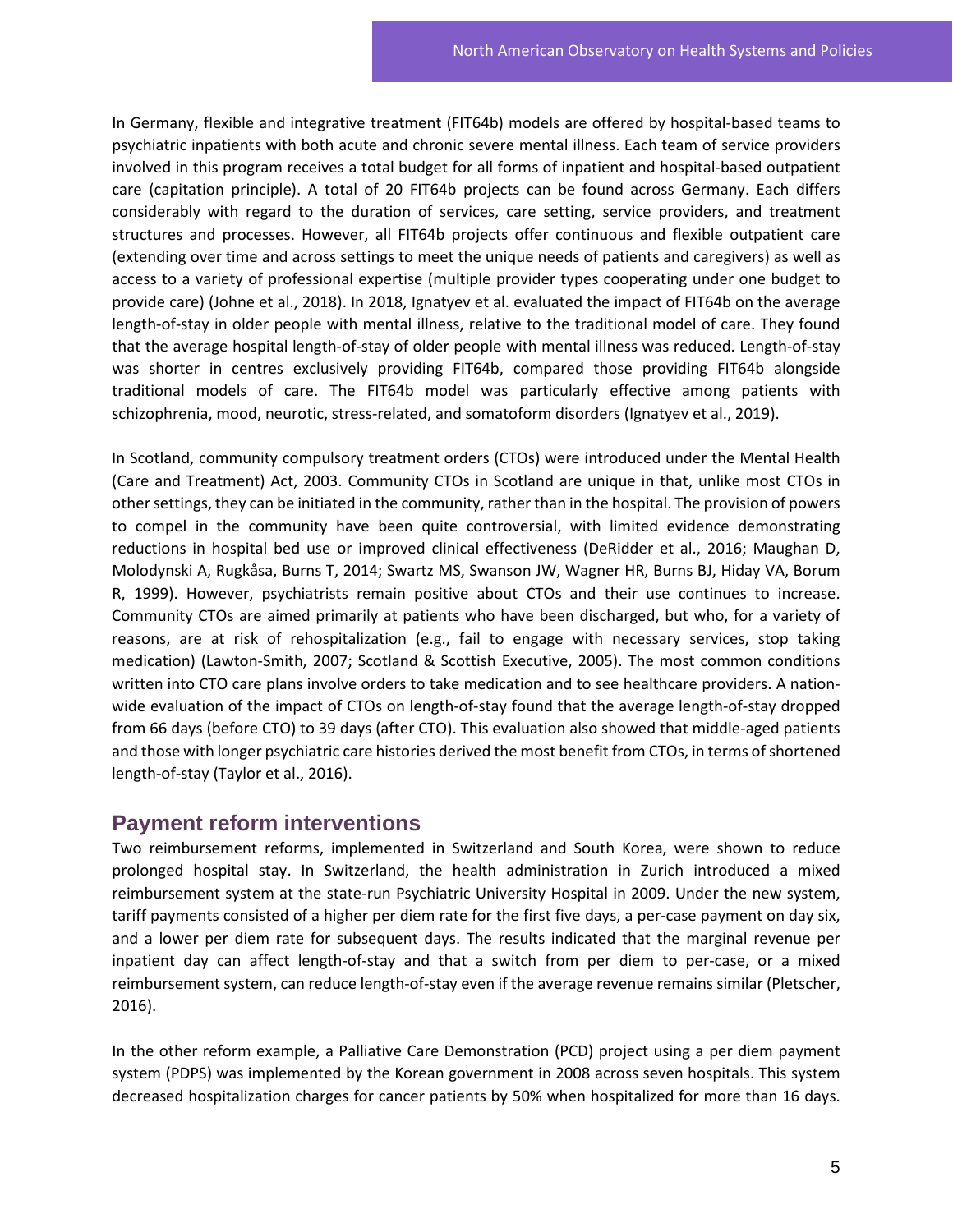When comparing patients in the seven PDPS hospitals to those in seven traditional fee-for-service hospitals, both the length-of-stay and the total medical costs declined by 2.56% and 0.76%, respectively, in a PDPS hospital (Shin et al., 2017).

#### **Transition navigator interventions**

In Australia, a large tertiary teaching hospital in metropolitan Southeast Queensland implemented a new discharge planning process targeting patients who require psychosocial support. This approach involved the implementation of a referral system where ward-based social workers could flag and refer patients to a highly trained specialist social worker. The specialist social worker and a social work assistant were responsible for entering and monitoring patients at risk of a prolonged stay in a clinical case management reporting system. This tracking system acted as a real-time dashboard, recording each patients' lengthof-stay duration and tracking patient-specific psychosocial and systemic barriers to discharge. This multitier structure offered opportunities to not only appropriately address the needs of at-risk patients, but to also engage team members and key stakeholders in identifying patients facing psychosocial barriers to discharge. In contrast to the preceding model of care, this new model was more proactive and adopted a systematic approach to identifying and continuously monitoring long-stay patients or those at risk of a prolonged stay. The evaluation of the new model found that the average length-of-stay was reduced by 33 days, with 9,999 bed days released over 12 months. Despite the upfront costs of implementation and operation of the new model, it was still shown to be cost-effective (Osborne et al., 2018).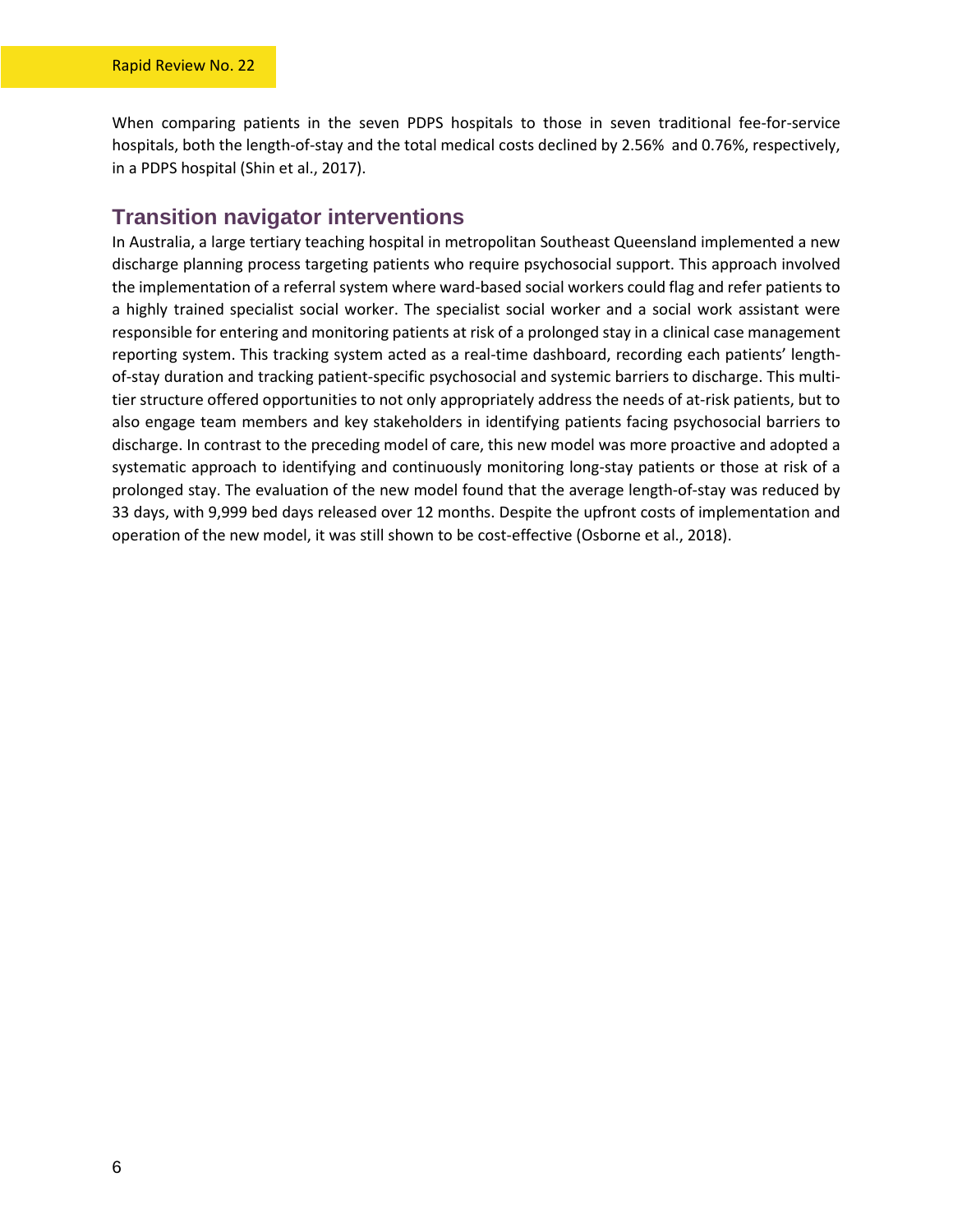## <span id="page-10-0"></span>**Jurisdictional Review: A Focus on the United Kingdom**

As of August 2018, there was an average of 4,818 delayed patient hospital transfers per day in England alone (*Delayed transfers of care*, 2019). The Community Care Act, ratified in the UK on April 8, 2003, outlined two main courses of action: (1) to implement tariffs on social service authorities for every delayed discharge due to unavailable community care services, and (2) to provide certain community care services free of charge. Social Services Departments (SSDs) would be charged if they failed to provide care services within 48 hours of a patient's discharge notice (Bryan, 2010). Subsequently, a total of £150 million spanning from 2003 to 2006 was distributed to SSDs as delayed discharge grants, to support the transfer of patients out of hospital and to encourage joint investment planning by hospitals and the National Health Service (NHS) Primary Care Trusts (PCTs) (Bryan, 2010).

The Community Care Act was later updated with corresponding legislation in 2014. The Act implemented two main accountability approaches: assessment notices and discharge notices. For an assessment notice, the NHS is required to (1) notify local authorities of a patient's likely care and support needs that would contribute to a safe hospital discharge at the time of admission or before the date of expected admission, and (2) estimate the date of discharge (Bate, 2014; The Care and Support (Discharge of Hospital Patients) Regulations 2014, 2014). Once a patient is ready for discharge, NHS bodies must provide a discharge notice to local authorities at least one day in advance. If, after receiving both notices, local authorities do not carry out an assessment to address patient care and support needs, the NHS body can claim reimbursement of £155 per day in London or £130 elsewhere for every day the patient's discharge is delayed (Bate, 2014). The assessment focuses on patient needs and potential impact on well-being, involves the patient or appropriate caregiver, and considers both health and social care needs.

With the Community Care Act being the overarching legislation for the UK, countries within the UK have introduced policies to ensure that their healthcare systems are working to achieve the overall goal of reducing delayed discharges. Each country has legislated specific initiatives to reduce delayed discharge. Below, we describe how these programs have been implemented and adapted across England, Wales, and Scotland.

#### <span id="page-10-1"></span>**England**

The Better Care Fund is a recent policy initiative that offers a pooled budget for local authorities and NHS organizations to collaborate to plan and deliver services. The goal is to reduce delayed transfers by integrating health and social care services; while there has been some promise, evidence demonstrating its success has been limited (Forder et al., 2018).

The High Impact Change Model was developed to support local systems in the reduction of delayed discharge (Department for Communities and Local Government, 2017). The model identifies eight system changes to improve delayed discharge: (1) early discharge planning; (2) systems to monitor patient flow; (3) multi-disciplinary/multi-agency discharge teams, including the voluntary and community sector; (4) home first/Discharge to Assess; (5) seven-day service; (6) trusted assessors; (7) focus on choice; and, (8)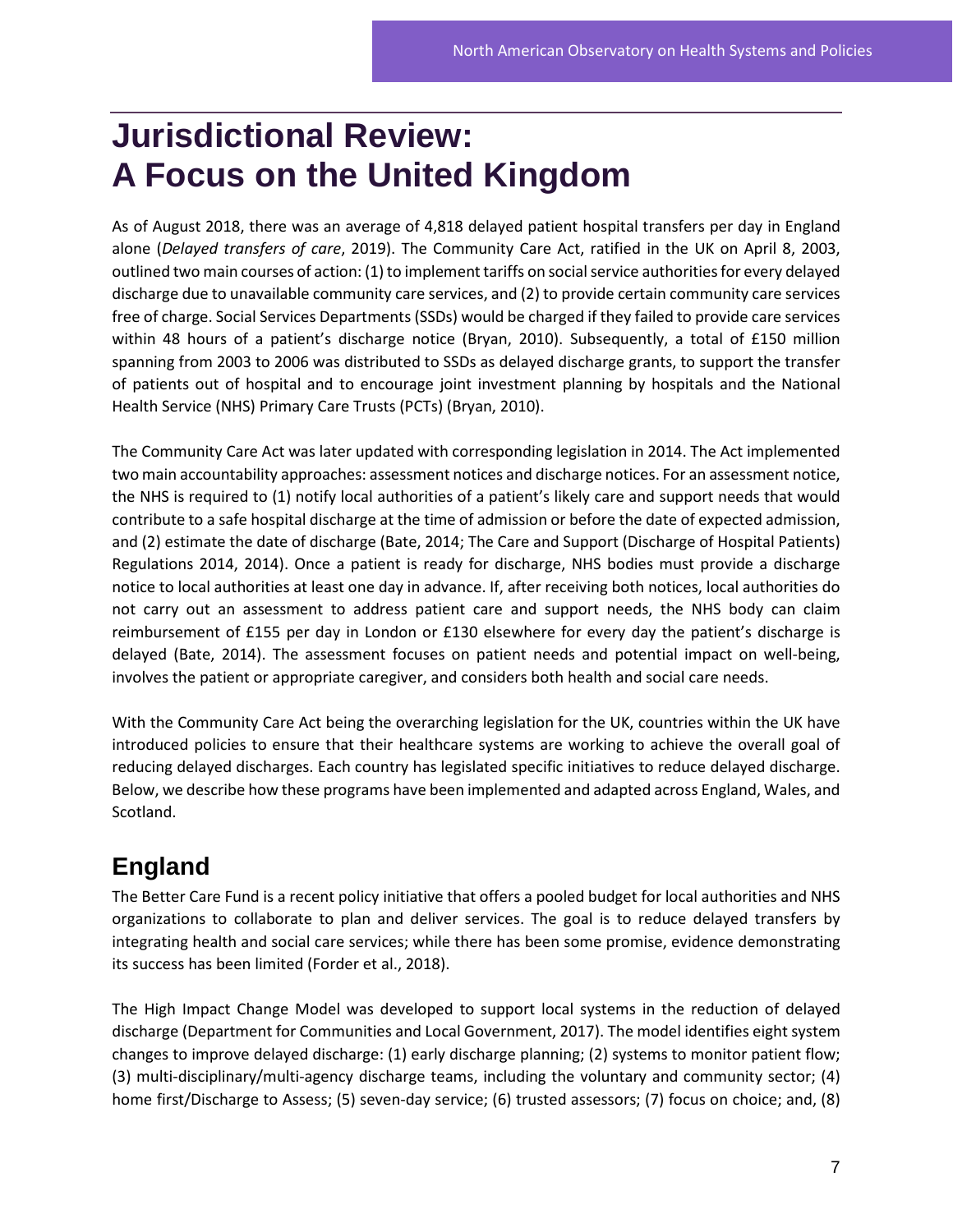enhancing health in care homes. This model has led to several local initiatives across England. Two such models (Discharge to Assess and Flow Cost Quality Program) are detailed in the subsequent sections.

#### Box 1. Defining terms

**Commissioning:** Similar to purchasing of services; in England, Clinical Commissioning Groups (CCGs) purchase most health care, including mental health services, urgent and emergency care, elective hospital services, and community care; local governments (local authorities) purchase a range of publicly funded practical support services to meet needs that arise from ageing, disabilities, and ill-health, such as residential and nursing care, adaptations, meals, and home care.

**Clinical Commissioning Groups (CCGs):** Clinically-led statutory NHS bodies responsible for the planning and commissioning of health care services for their local area; they are membership bodies, with local general practitioner (GP) practices as the members, led by an elected governing body comprising GPs, other clinicians, and lay members; CCGs are responsible for approximately 2/3 of the total NHS England budget.

**Local authority:** Organisation of local government; the most common type of local authority are councils made up of councillors elected by the public in local elections; they are responsible for a range of services including adult social care, education, planning, housing, waste disposal, recycling and collection, environmental health, etc. (Sources: National Audit Office, 2018; NHS Clinical Commissioners, 2019)

#### **Discharge to Assess**

Discharge to Assess (D2A) provides short-term (≤6 weeks) funded home or community care to patients no longer requiring acute inpatient care, but still requiring some care services (NHS England, 2014). Implementation has varied across jurisdictions; below, we highlight the efforts of Warwickshire and Sheffield.

#### **Warwickshire**

The Warwickshire council implemented the D2A program to provide community services across Warwickshire and acute services in Warwick Hospital (South Warwickshire). The CCG and the Hospital Trust (NHS England, 2014) provide D2A program funding, which is then funneled through the Warwickshire County Council (Warwickshire County Council, 2014). In the Warwickshire D2A program, patients are discharged from the hospital along three pathways: (1) to intermediate care and "reablement"<sup>[2](#page-11-0)</sup> services in their own home; (2) to residential care or community-based hospital settings for rehabilitation first, followed by a return to home; and (3) to a residential setting offering continuing care (NHS England, 2014). The development of the Warwickshire D2A program included commissioning two GP practices to provide clinical input for 30 temporary community nursing home beds that support discharge through Pathway 3 (NHS England, 2014).

By 2014, 112 patients have benefited from Pathways 1 (40 patients discharged through this pathway per week), 2 (23 patients discharged per week), and 3 (85 patients discharged per week) (Warwickshire

<span id="page-11-0"></span> $2$  A concept similar to rehabilitation that is defined in the UK as "a short and intensive service, usually delivered in the home, which is offered to people with disabilities and those who are frail or recovering from an illness or injury" (see: Social Care Institute for Excellence (2012, March). At a glance 54: Reablement: a guide for families and carers. Available at: https://www.scie.org.uk/publications/ataglance/ataglance54.asp. Last accessed: March 10, 2020).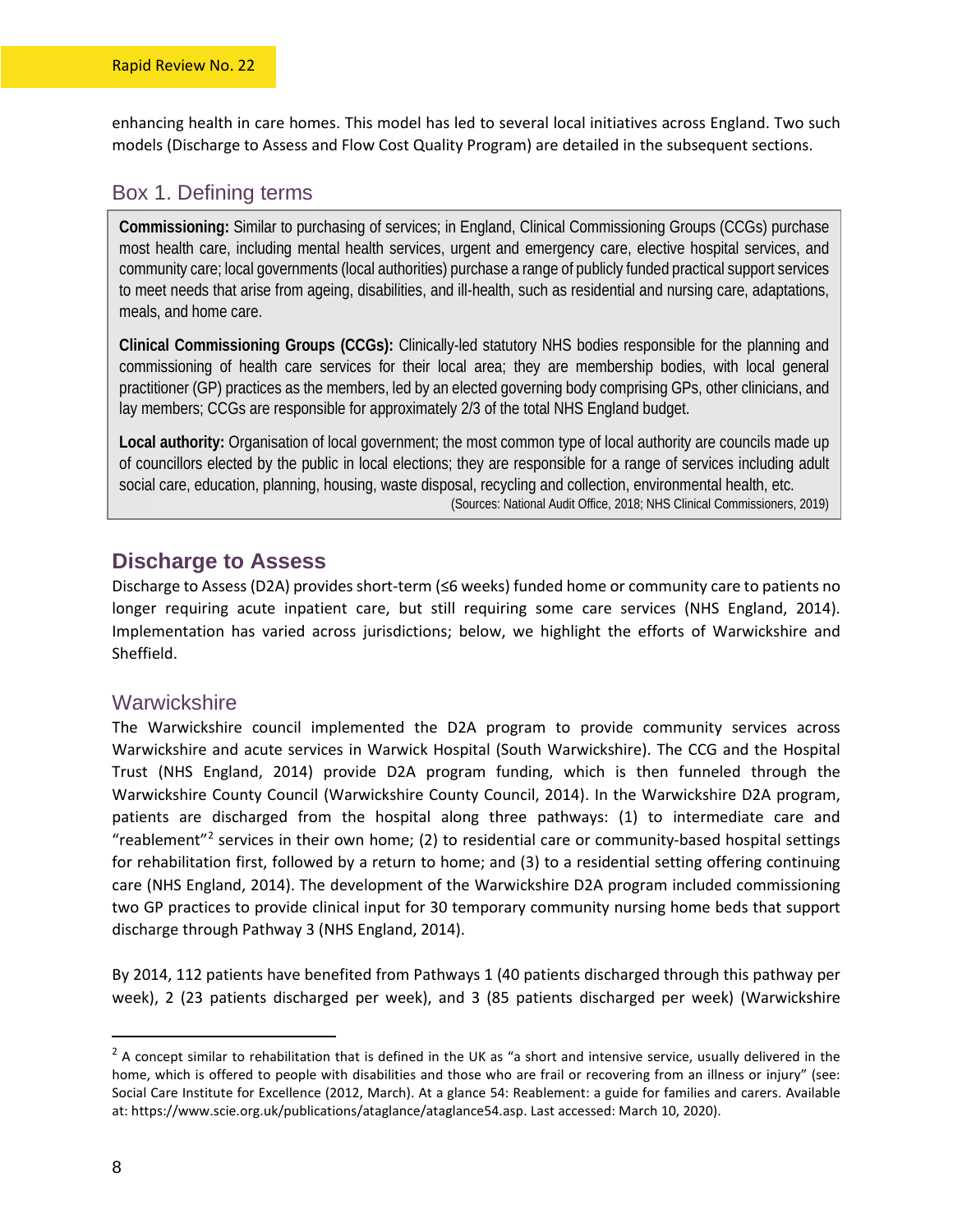County Council, 2014). Pathway 1 was also shown to have averted 0.5 million net long-term costs in Year 1 of the program (NHS England, 2014). The program led to shorter length-of-emergency stay for adult inpatients and shorter length-of-hospital stay for those over age 75, due to reduced emergency visits and reduced patient transfers between specialty units within the hospital (Monitor, 2015). The program uses care coordinators who support patients and their families throughout the discharge process. Each pathway is intended to offer care for six weeks, after which patients shift to their GPs' care, self-funded care, local authority-funded care, or NHS continuing healthcare (CHC)<sup>[3](#page-12-0)</sup>. Care coordinators assess patients prior to the end of the Warwickshire D2A program and ensure that continuous support is offered as needed (NHS England, 2014).

#### **Sheffield**

The Sheffield Hospital implemented the D2A program using an incremental improvement approach, starting with one patient per week and building up to 185 per week on average. The hospital received no additional funding to implement the D2A program. In the Sheffield D2A program, a patient's immediate needs are assessed by a ward multidisciplinary team, while ongoing needs are assessed in the community by an integrated health and social care team called "Active Recovery". Prior to discharge, a "Transfer of Care" form is used to ensure that a trusted assessor is arranged. To date, over 9,000 older inpatients have been discharged through the program (NHS Foundation Trust, n.d.). The Sheffield D2A program has also led to a 37% increase in the number of patients discharged on their day of admission or the following day. These positive changes have been attributed to the flexibility of the Sheffield D2A program's patient assessments, as well as weekly multi-agency and multidisciplinary meetings, where leaders and care providers share information and work towards program improvement (NHS England, 2014). Program flexibility is evidenced by the multidisciplinary of the community integrated health and social care team, as ongoing needs assessments are conducted social workers, nurses, physiotherapists, and occupational therapists; as well as by the variety of settings needs assessments could be conducted in, including the patient's home, a care home, a rehabilitation facility, or a community hospital (NHS Foundation Trust, n.d.). The Sheffield D2A program trains its staff on their patient assessment approach ("Generic Assessment" model) at the Sheffield Hallam University to enable its effective use (NHS England, 2014).

#### **Flow Cost Quality Programme**

The Health Foundation introduced the Flow Cost Quality Programme in 2010 (The Health Foundation, 2013). This program was inspired by the Institute for Healthcare Improvement's Impacting Cost + Quality program in the United States, and was developed in response to England's Quality, Innovation, Productivity, Prevention (QIPP) policy agenda (Smith, 2012).

The program ran in two NHS trusts: South Warwickshire and Sheffield Teaching Hospitals. The team in Sheffield focused on care for frail patients, while South Warwickshire focused on emergency care for all adult patients (The Health Foundation, 2013).

<span id="page-12-0"></span> $3$  A long-term social services arrangement for individuals with complex needs, funded solely by the NHS, at no out-ofpocket cost to the patient (see: National Health Service (2018, January). NHS continuing healthcare. Available at: https://www.nhs.uk/conditions/social-care-and-support-guide/money-work-and-benefits/nhs-continuing-healthcare/. Last accessed: March 10, 2020).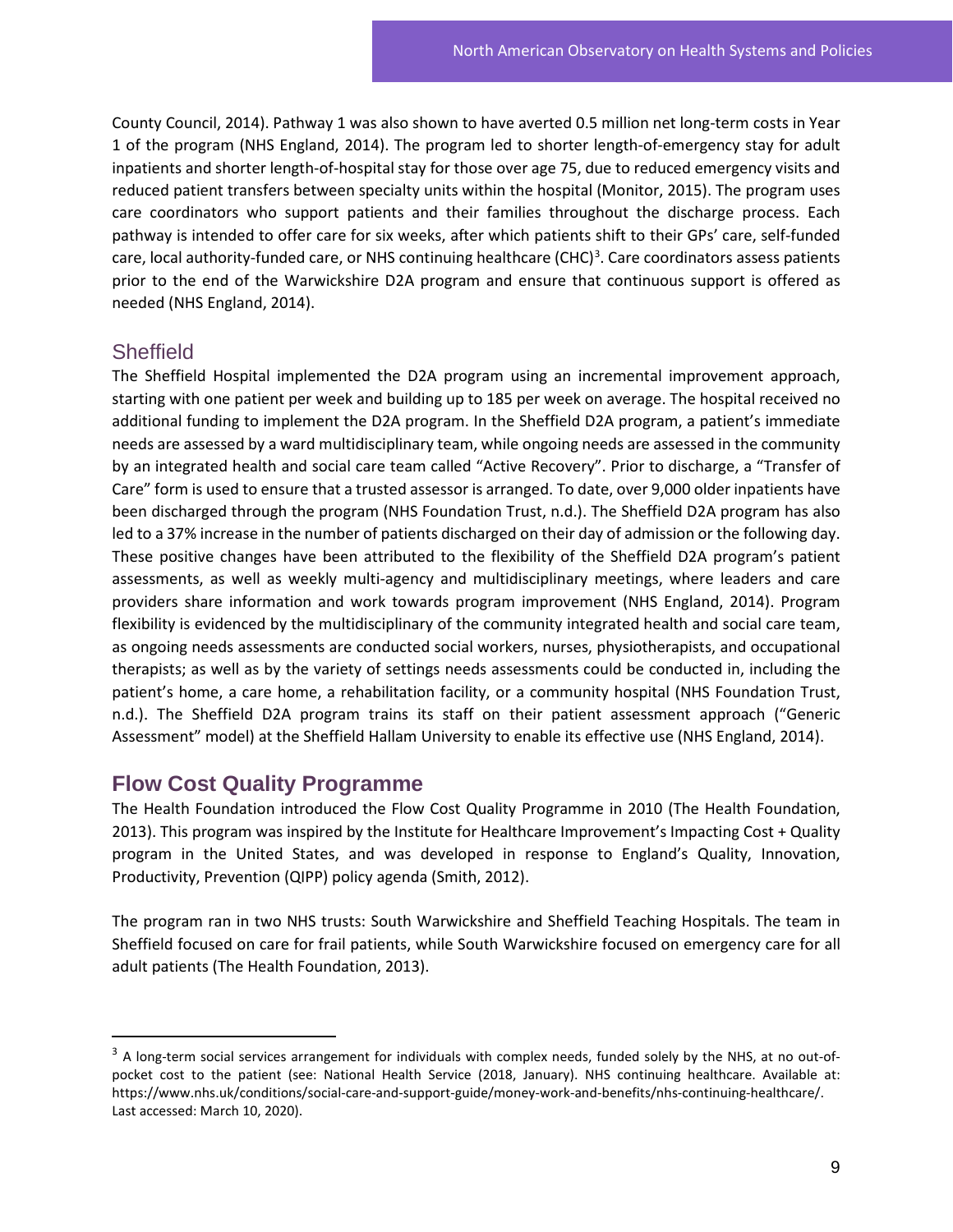The Flow Cost Quality Programme incorporated systematic quality improvement (lean<sup>[4](#page-13-1)</sup>) processes to identify concerns around patient flows and address them through an interdisciplinary team (The Health Foundation, 2013). It also applied the "Big Room" approach, as key stakeholders from across the care pathway were involved, including clerks, secretaries, managers, and clinicians from acute, primary, and social care settings (The Health Foundation, 2013).

Both sites identified the need to change work practices to enable real-time availability of practitioners and services (Oliver et al., 2014; The Health Foundation, 2013). The team at Sheffield introduced a frailty unit consisting of specialist medical, nursing, and therapy staff. The availability of senior staff was increased, as the team identified that two-thirds of frail patients arrived at the medical assessment unit after 6 pm when there were fewer senior staff available to perform assessments (Oliver et al., 2014). The team at South Warwickshire similarly matched consultant availability to variation in demand and conducted senior clinical assessments at an earlier time (The Health Foundation, 2013).

The Flow Cost Quality Programme produced encouraging results in both trusts. In Sheffield, admission rates for patients over 65 had fallen and bed occupancy had reduced by 60 beds within 6 months (Oliver et al., 2014). Further, in-hospital mortality fell by 15%, with readmission rates staying the same (Oliver et al., 2014). Over the same period, the length of acute stay for all patients fell from 7.7 to 6.2 days (change of 1.5 days), while the reduction for patients aged over 75 was even greater, falling from 12.6 to 9.5 days (change of 3.1 days). However, the reduction in length-of-stay was not associated with a change in readmission rates (The Health Foundation, 2013).

#### <span id="page-13-0"></span>**Wales**

In 2005, the Welsh government introduced the Welsh Health Circular: Hospital Discharge Planning Guidance, which outlined a set of regulations requiring local health boards to be responsible for the development of hospital discharge policies and GPs to be aware of their role in ensuring effective and timely discharge arrangements (Age Cymru, 2018). Supporting legislation includes the Social Services and Well-being Act (2014) ("the Act"), which included regulations previously shown to positively impact hospital discharge (Age Cymru, 2018). In this legislative context and with England's ongoing efforts to reduce delayed discharge, Wales introduced the 1,000 Lives Patient Flow Programme.

#### **The 1,000 Lives Improvement Patient Flow Programme**

Inspired by the Flow Cost Quality approach (described above), the Health Foundation collaborated with 1,000 Lives Improvement (part of Public Health Wales) in an attempt to expand the "flow" approach and determine its effectiveness across multiple organizations (rather than implemented in individual trusts) (Crisp, 2017). These efforts were overseen by the Unscheduled Care Steering Board and evaluated by the Health Foundation.

<span id="page-13-1"></span><sup>&</sup>lt;sup>4</sup> The lean methodology was used for quality-improvement efforts. The lean approach encompasses the following components: description of the scope of the issue and measures for improvement; obtaining providers' and customers' perspectives; analysis of data around the nature of the problem; development of a future plan and smoother flow; implementation using "plan, do, study, act" (PDSA) cycles; and continual monitoring (The Health Foundation, 2013).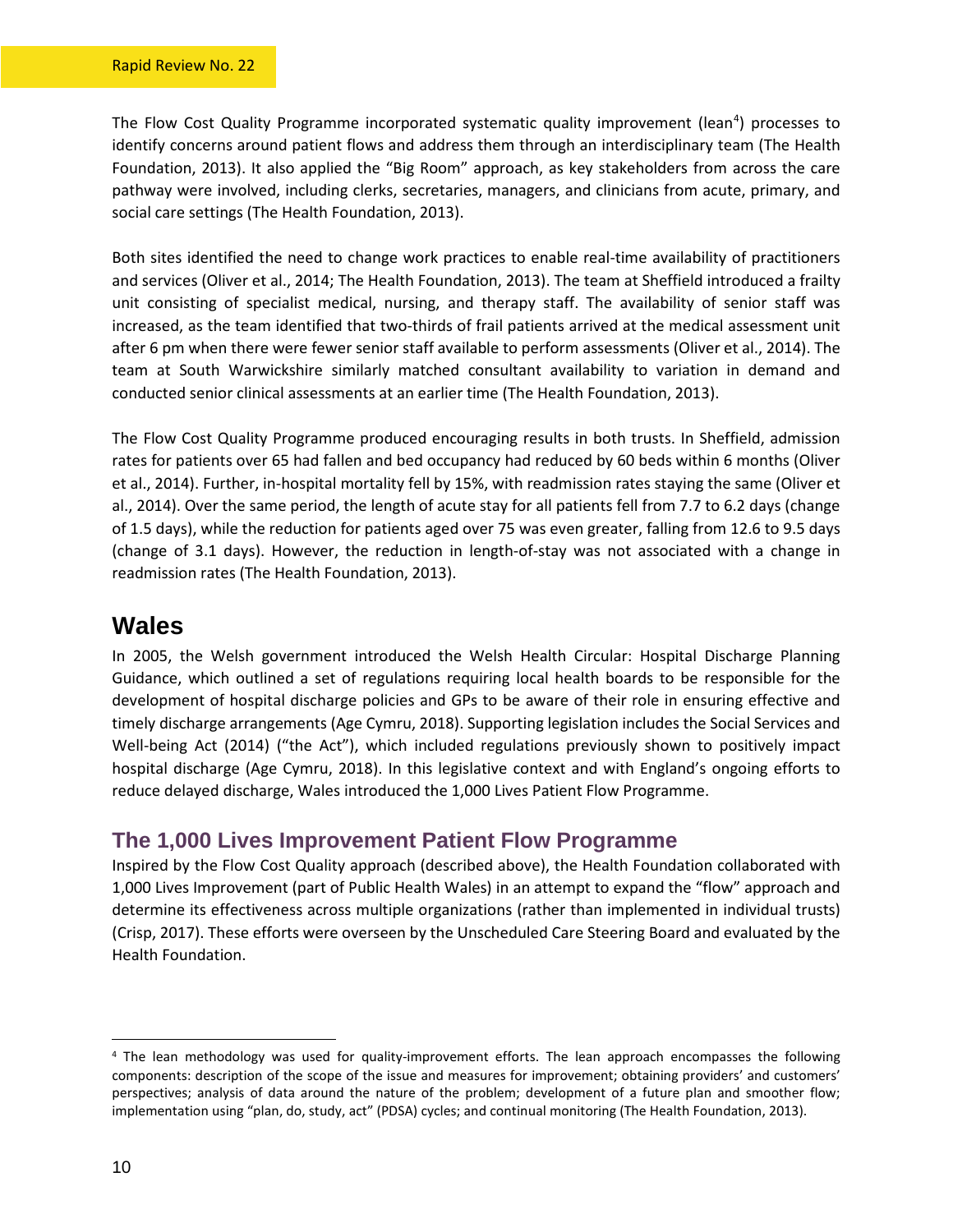This program was part of a nationwide initiative to improve flow management of patients approaching hospitals for unscheduled care. Implemented in six local health authorities, it incorporated education initiatives consisting of workshops, seminars, and online training, along with a defined "action period" for application of learning into local improvement projects (Crisp, 2017). Between 2013-2015, there were 45 projects focused on different parts of the patient pathway, from unscheduled hospital admission to discharge. Some focused on a single condition (e.g., stroke pathway), while others focused on specific hospital settings (e.g., emergency departments, wards, diagnostic departments) (Crisp, 2017).

Based on the information reported by 20 of the 45 projects carried out, there were improvements in pharmacy processes, chemotherapy processes, discharge transport, mental health capacity assessments, reduced waits in the emergency department, and reduced length-of-stay in rehabilitation centres (Crisp, 2017). The shortfalls of the program were the limited timeframe (the 2-year duration was insufficient for addressing issues and building relationships across organizational boundaries), inadequate staff resources (more managers were requested to provide ongoing support), and education activities that weren't adapted for the local context and thus not viewed to be valuable (Crisp, 2017). Future considerations include amplifying opportunities for shared learning within and between the local health authorities, directing work to focus on system-level changes, developing stronger leadership and central coordination, and providing access to information technology and expert data analytics support (Crisp, 2017).

#### <span id="page-14-0"></span>**Scotland**

Within the analytic overview section we presented an intervention from Scotland that focused on individuals living with mental health conditions (Taylor et al., 2016). Here we offer a broader overview of the policy programs introduced in Scotland to reduce delayed discharge.

#### **Joint Action Plans**

Scotland developed "Joint Action Plans" to address the management of delayed discharge in 2002. An additional £20M was allocated to NHS Boards to create local health authority-NHS Scotland partnerships to develop initiatives aimed at reducing the number of patients awaiting hospital discharge. This funding was calculated based on catchment area, needs, costs, and the number of residents served (DDEG, 2012; Technical Advisory Group on Resource Allocation, 2008). Partnerships needed to incorporate the following elements: community care services and support, such as using extra home care institutions and NHS continuing care beds; increased number of discharge assessments; and strengthened pre-admission processes (DDEG, 2012). A collaborative problem-solving network was also created where "learning and sharing" events took place to engage providers from across the healthcare system (DDEG, 2012).

The Scottish Executive Report of the Joint Future Group 2000 recommended three initiatives to tackle delayed discharges: single shared assessments, intensive home supports, and rapid response teams (Hubbard, Huby, Wyke, & Themessl-Huber, 2004; Inverclyde Council, 2019). Single shared assessments involve an evaluation of patient community care needs carried out by one professional, with involvement from other health, social care, and housing specialists as necessary. These assessments were standardized across care settings. Increasing home care capacity and investing in community-based initiatives to provide intensive home care packages was identified as important for individuals with complex needs wishing to continue living independently in the community. Hospital- or community-based teams, called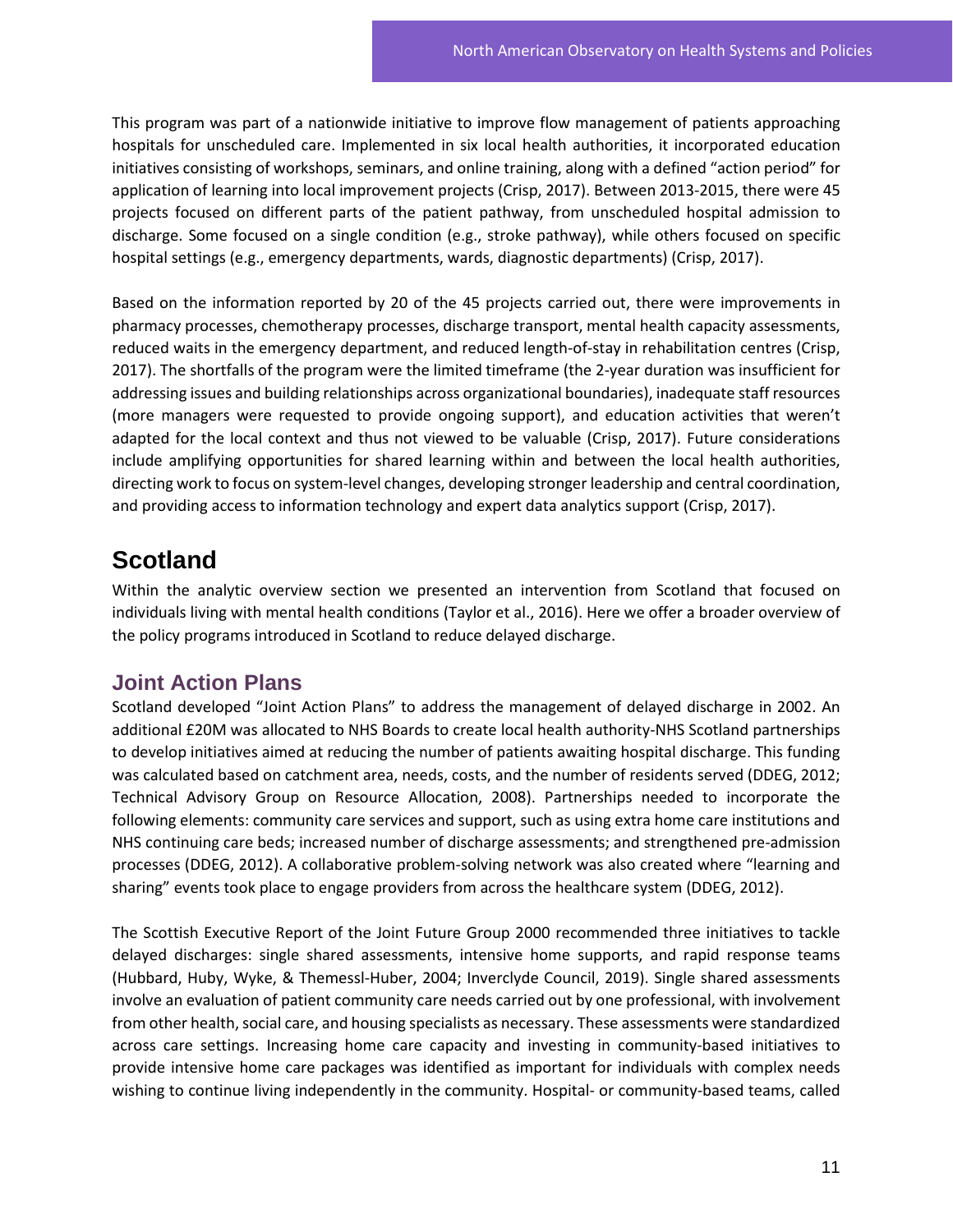rapid response or early supported discharge teams, were created to assess and refer individuals to community-based care services, that way preventing unnecessary admissions to hospital or facilitating timely discharge (Hubbard et al., 2004).

In less than six weeks after the issue of the Action Plan, the target of reducing total number of delayed discharges by 1,000 was achieved, decreasing from 3,116 to 2,066 (DDEG, 2012). In October 2001, the average discharge delay was 153 days, where 2,162 patients were delayed for over six weeks. In April 2011, the average discharge delay decreased to 22 days, with only 12 patients delayed for more than six weeks (DDEG, 2012).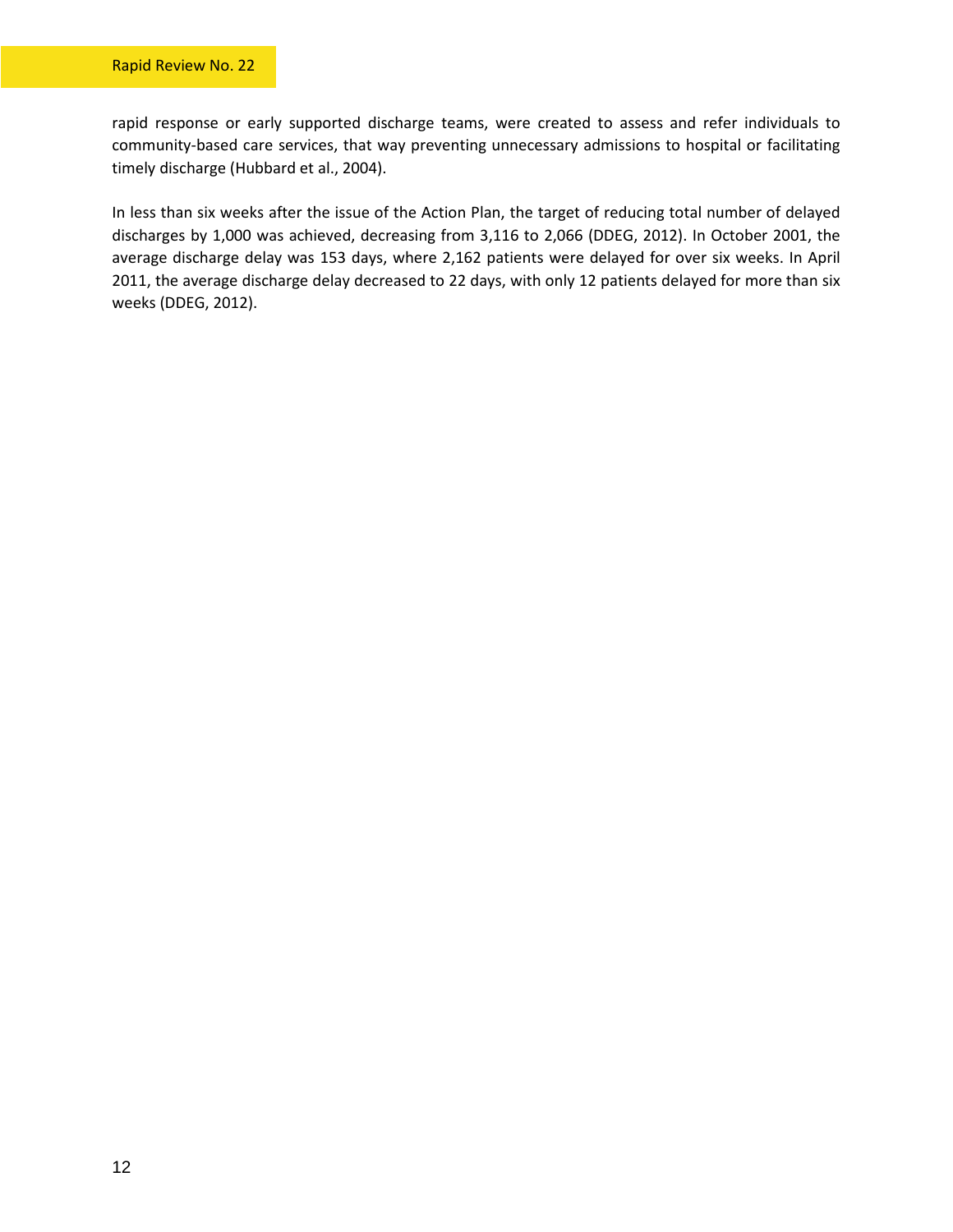## <span id="page-16-0"></span>**Conclusion**

Delayed hospital discharge, ALC, and prolonged hospital stays are common policy struggles across OECD countries. The findings of this rapid scoping review highlight the complex problem of delayed discharge/ALC and suggest that while many jurisdictions have attempted to reduce these outcomes, (1) they are frequently unsuccessful at accomplishing this (13 studies were excluded from this review specifically because the intervention was unsuccessful), and (2) very few jurisdictions have implemented jurisdiction-wide approaches (six articles were excluded from this review because the intervention was implemented within a single organization). While we presented two studies that implemented some form of payment reform, the evidence remains mixed on the overall success of this type of intervention (Fonarow, 2018; Gaughan et al., 2017; Jha, 2018; Johnson et al., 2015). [5](#page-16-1) Nonetheless, there is a clear understanding in the literature of patient-level characteristics (e.g., complex psychosocial needs) that may impact a patient's risk of delayed discharge/ALC.

The jurisdictional review presents a summary of the initiatives undertaken within the UK that have been able to reduce delayed discharge/ALC. These jurisdictions implemented a variety of policy, legislative, and organizational initiatives attempting to improve discharge processes and provide care at the appropriate levels and care settings (e.g., transitional care units or in the patients' private homes).

The evidence from our rapid scoping review and jurisdictional review of UK policy programs suggest that a single approach may be insufficient to tackle the delayed discharge/ALC challenge. Based on the most recent available evidence, attempts to reduce delayed discharge/ALC rates should be multi-component, tailored to the local context, and employing the following elements:

- 1. **High-level policy implementation**: Comprehensive jurisdiction-wide policy implementation.
- 2. **Expert transition navigators and assessment procedures:** Early identification and on-going assessment protocols with highly educated and specialized discharge personnel (assessing beyond medical needs).
- 3. **Cross-sectoral access to information:** Electronic access to information within and across organizational and health sector boundaries, recognizing patient complexity and competing needs.
- 4. **Facilitating partnerships**: Establishing networks of care with shared accountability and communication efforts.
- 5. **Expanding supply and use of ambulatory and community care settings:** Expanding the supply of and spaces for ambulatory and community alternatives to in-hospital care.

Financial incentives alone are likely insufficient for achieving jurisdiction-wide reductions in delayed discharge/ALC rates. It is evidenced by the scoping and jurisdictional reviews that policy level interventions need to be implemented while also allowing for local innovations in adapting both withinorganizational approaches (e.g., specialized transition coordinators and interdisciplinary collaborations), as well as cross-organizational and health sector approaches (e.g., shared accountability and crosssectoral communication).

<span id="page-16-1"></span><sup>5</sup> Studies that did not demonstrate reductions in ALC or delayed discharge days were excluded from the analytic overview.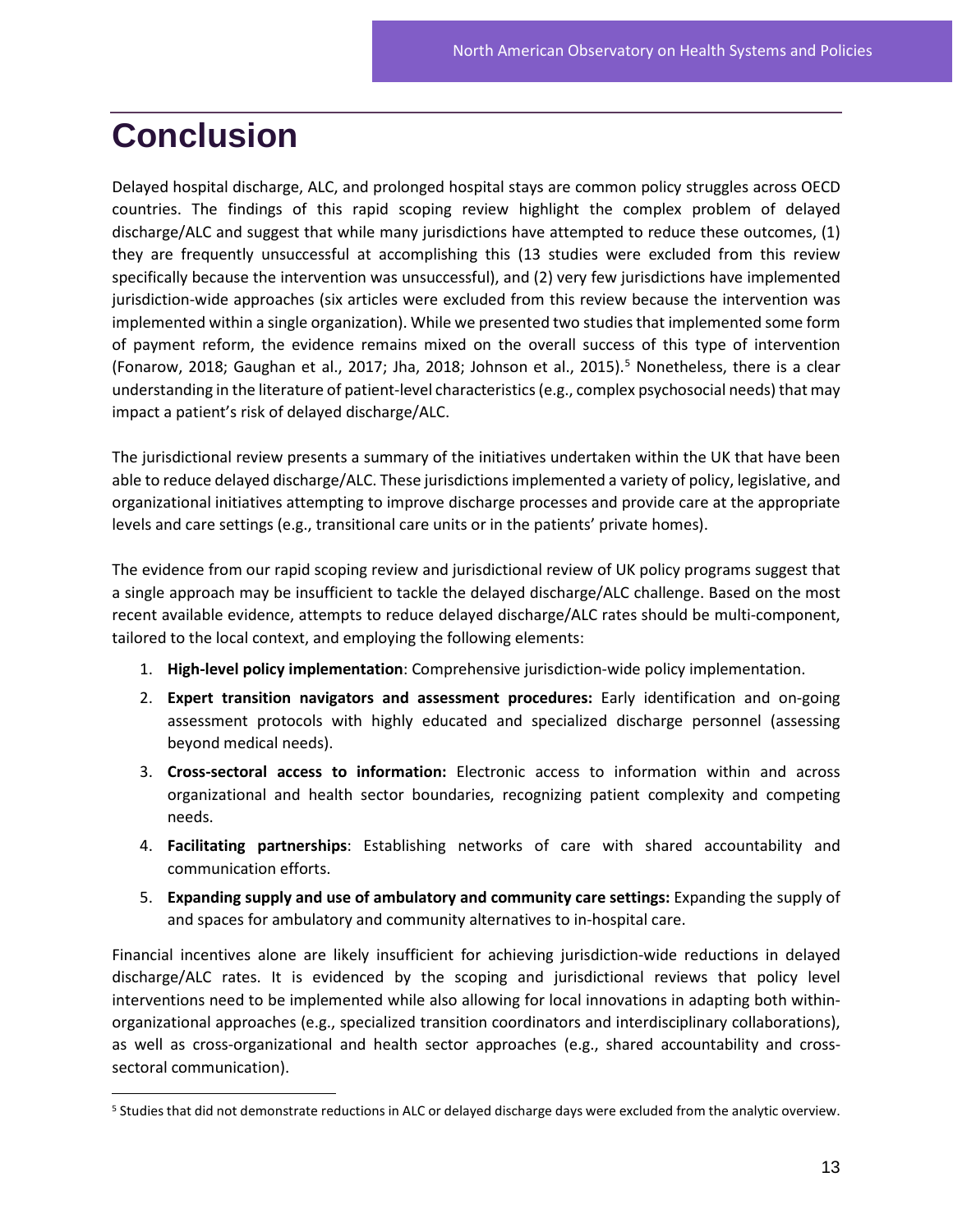## <span id="page-17-0"></span>**References**

- Age Cymru. (2018). *Factsheet 37w: Hospital discharge arrangements for older people in Wales*. Retrieved from https://www.ageuk.org.uk/globalassets/age-cymru/documents/information-guides-andfactsheets/fs37w.pdf
- Bate, A. (2014). *Delayed transfers of care in the NHS* (No. 7415).
- Bryan, K. (2010). Policies for reducing delayed discharge from hospital. *British Medical Bulletin*, *95*(1), 33–46. Retrieved from https://doi.org/10.1093/bmb/ldq020
- Canadian Institute for Health Information (CIHI). (2009). *Analysis in Brief: Alternate Level of Care in Canada.* Ottawa, ON; CIHI. https://secure.cihi.ca/estore/productFamily.htm?pf=PFC3264&lang=en&media=0
- Canadian Institute for Health Information (CIHI). (2019). *Explore your health system [Website].* https://yourhealthsystem.cihi.ca/hsp/indepth?lang=en#/
- Cancer Care Ontario. (2009). *Provincial Alternate Level of Care (ALC) Definition.* Retrieved from https://archive.cancercare.on.ca/cms/One. aspx?portalId=1377&pageId=43214#def
- Crisp, H. (2017). *Delivering a national approach to patient flow in Wales*. The Health Foundation.
- DDEG. (2012). *Delayed Discharge: Report of the Expert Group*. Retrieved from https://www2.gov.scot/Resource/0039/00397908.pdf
- *Delayed transfers of care*. (2019, January 15). Retrieved from Nuffield Trust website: https://www.nuffieldtrust.org.uk/resource/delayed-transfers-of-care
- Department for Communities and Local Government, D. of H. (2017). *Integration and Better Care Fund planning requirements for 2017-19.* Retrieved from https://www.england.nhs.uk/wpcontent/uploads/2017/07/integration-better-care-fund-planning-requirements.pdf
- DeRidder, R., Molodynski, A., Manning, C., McCusker, P., & Rugkåsa, J. (2016). Community treatment orders in the UK 5 years on: A repeat national survey of psychiatrists. *BJPsych Bulletin*, *40*(3), 119–123. https://doi.org/10.1192/pb.bp.115.050773
- Fonarow, G. C. (2018). Unintended harm associated with the hospital readmissions reduction program. *Journal of the American Medical Association*, *320*(24), 2539. https://doi.org/10.1001/jama.2018.19325
- Forder, J., Caiels, J., Harlock, J., Wistow, G., Malisauskaite, G., Peters, M., … Jones, K. (2018). *A system-level evaluation of the Better Care Fund: Final Report*. Quality and Outcomes of Person-Centred Care Policy Research Unit. Retrieved from Quality and Outcomes of Person-Centred Care Policy Research Unit website https://www.pssru.ac.uk/pub/5424.pdf
- Gandré, C., Gervaix, J., Thillard, J., Macé, J.-M., Roelandt, J.-L., & Chevreul, K. (2017a). The development of psychiatric services providing an alternative to full-time hospitalization is associated with shorter length of stay in French public psychiatry. *International Journal of Environmental Research and Public Health*, *14*(3), 325. https://doi.org/10.3390/ijerph14030325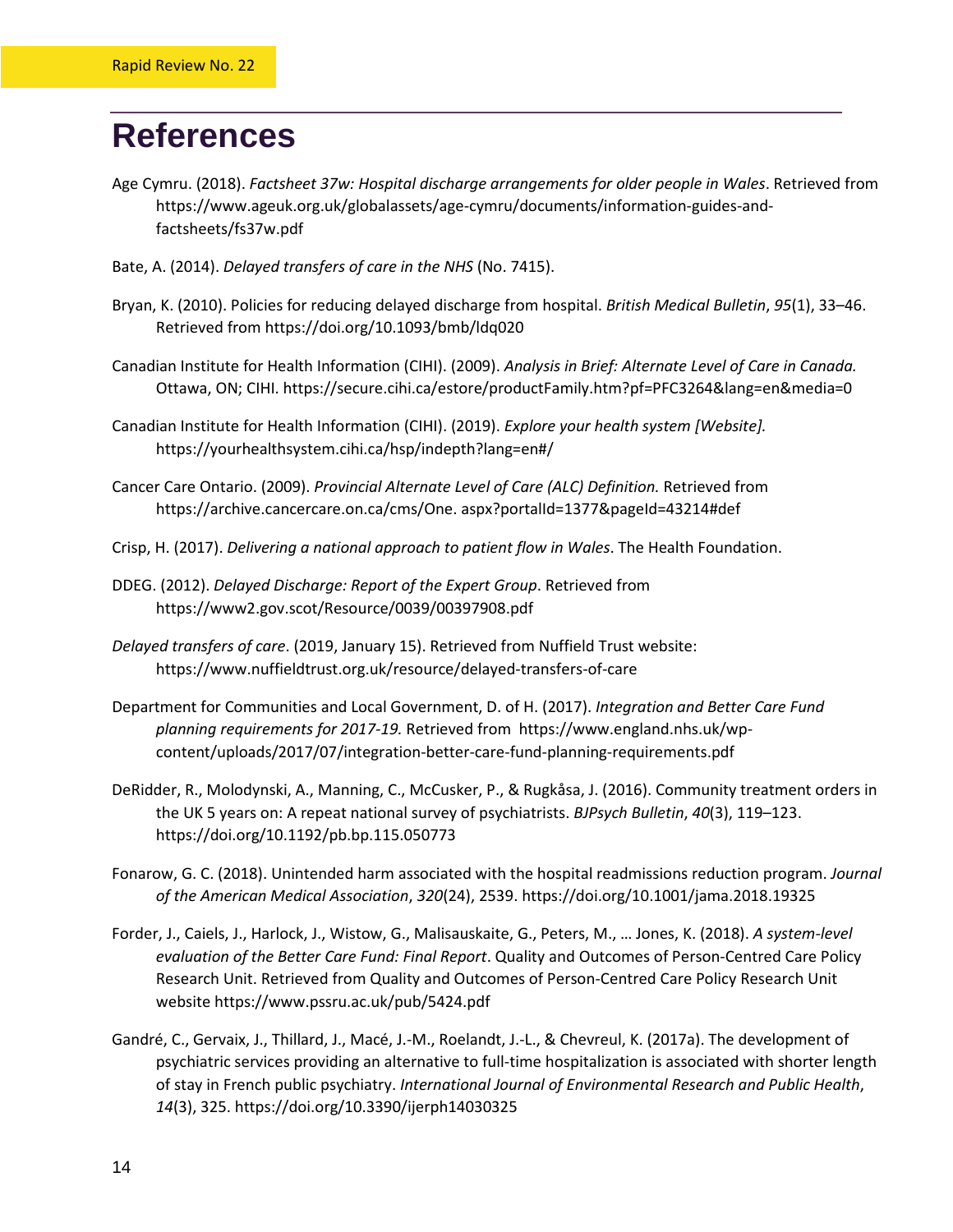- Gandré, C., Gervaix, J., Thillard, J., Macé, J.-M., Roelandt, J.-L., & Chevreul, K. (2017b). Involuntary Psychiatric admissions and development of psychiatric services as an alternative to full-time hospitalization in France. *Psychiatric Services*, *68*(9), 923–930. https://doi.org/10.1176/appi.ps.201600453
- Gaughan, J., Gravelle, H., & Siciliani, L. (2017). Delayed Discharges and Hospital Type: Evidence from the English NHS: Delayed discharges and hospital type. *Fiscal Studies*, *38*(3), 495–519. https://doi.org/10.1111/j.1475-5890.2017.12141
- *Health at a Glance: Europe 2018. State of Health in the EU Cycle.* (2018). OECD Publishing. Retrieved from https://www.oecd.org/health/health-at-a-glance-europe-23056088.htm
- Hubbard, G., Huby, G., Wyke, S., & Themessl-Huber, M. (2004). Chapter 1: Introduction. In *Health and community care. A research review on tackling delayed discharge*. Scottish Executive Social Research. Retrieved from https://www.webarchive.org.uk/wayback/archive/20180517010323/ http://www.gov.scot/Publications/2004/10/20042/44602
- Ignatyev, Y., Mundt, A. P., Peter, S., & Heinze, M. (2019). Hospital length of stay among older people treated with flexible and integrative psychiatric service models in Germany. *International Journal of Geriatric Psychiatry, 34(11), 1557-1564*. https://doi.org/10.1002/gps.5165
- Inverclyde Council. (2019, March 12). *What is a Single Shared Assessment?* Retrieved July 29, 2019 from Inverclyde Council website https://www.inverclyde.gov.uk/health-and-social-care/adults-olderpeople/older-peoples-services/assessment-of-care/what-is-a-single-shared-assessment
- Jha, A. K. (2018). To Fix the Hospital Readmissions Program, Prioritize What Matters. *Journal of the American Medical Association*, *319*(5), 431. https://doi.org/10.1001/jama.2017.21623
- Johne, J., von Peter, S., Schwarz, J., Timm, J., Heinze, M., & Ignatyev, Y. (2018). Evaluation of new flexible and integrative psychiatric treatment models in Germany- assessment and preliminary validation of specific program components. *BMC Psychiatry*, *18*(1). https://doi.org/10.1186/s12888-018- 1861-1
- Johnson, J., Smith, G., Jp, M., Icu, Gc., & Wilkinson, A. (2015). *Factors that influence the decision-making of an interdisciplinary rehabilitation team when choosing a discharge destination for stroke survivors*. *37*(2), 9. https://www.ncbi.nlm.nih.gov/pubmed/26647491
- Lawton-Smith, S. (2007). *Community-based compulsory treatment orders in Scotland: The early evidence*. King's Fund.
- Leguay, D., & Boyer, P. (2012). The organization of psychiatric care in France: Current aspects and future challenges. *International Review of Psychiatry*, *24*(4), 363–368. https://doi.org/10.3109/09540261.2012.703953
- Maughan D, Molodynski A, Rugkåsa, & Burns T. (2014). A systematic review of the effect of community treatment orders on service use. *Soc Psychiatry Psychiatr Epidemiol*, *49*, 651–63.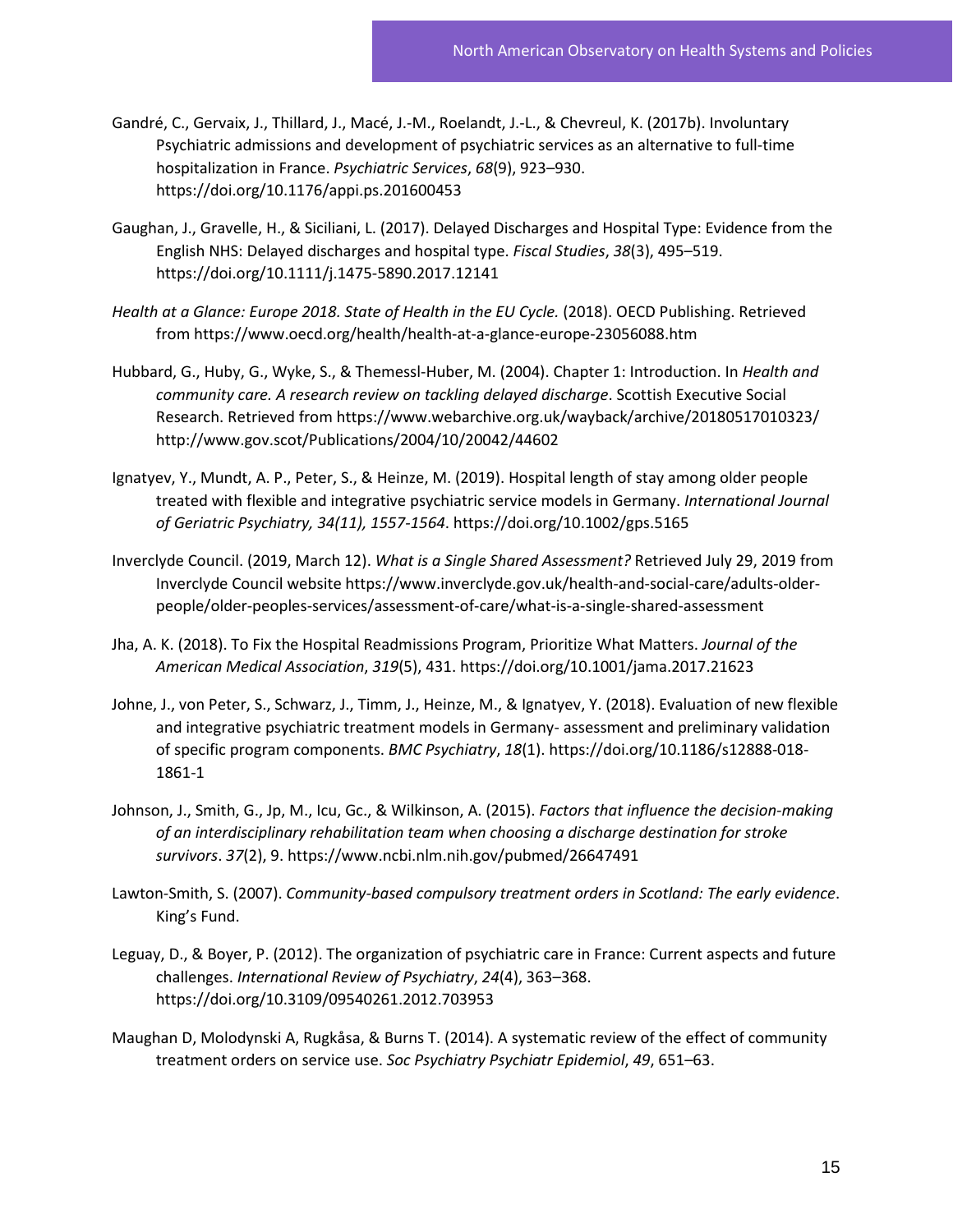- Ministére des Solidarités et de la Cohésion Sociale, & Ministére du Travail, de L'Emploi et de la Santé. (2011). *Plan Psychiatrie and Sante Mentalé 2011-2015.* https://solidaritessante.gouv.fr/IMG/pdf/Plan\_Psychiatrie\_et\_Sante\_Mentale\_2011-2015.pdf
- Monitor. (2015, September). *Moving healthcare closer to home case studies: Enabling early discharge*. Retrieved from https://assets.publishing.service.gov.uk/government/uploads/system/ uploads/attachment\_data/file/459231/Case\_study\_collection\_-\_Enabling\_early\_discharge.pdf
- Moore, G., Hartley, P., & Romero-Ortuno, R. (2018). Health and social factors associated with a delayed discharge amongst inpatients in acute geriatric wards: A retrospective observational study: Frailty and delayed discharge. *Geriatrics & Gerontology International*, *18*(4), 530–537. https://doi.org/10.1111/ggi.13212
- Morrison, A., & Canadian Agency for Drugs and Technologies in Health. (2009). *English-language restriction when conducting systematic review-based meta-analyses: Systematic review of published studies*. Canadian Agency for Drugs and Technologies in Health. Retrieved from http://www.deslibris.ca/ID/217227
- Mossé, P., Maury, C., Daumerie, N., & Roelandt, J.-L. (2013). Mental health in France, policies and actors: Developing administrative knowledge in a segmented world:. *The International Journal of Health Planning and Management*, *28*(3), e242–e255. https://doi.org/10.1002/hpm.2158
- NHS England. (2014). *Discharge to Assess: South Warwickshire NHS Foundation Trust.* Moving healthcare closer to home: Case studies. Retrieved from https://www.nhs.uk/NHSEngland/keoghreview/Documents/quick-guides/background-docs/1-south-warwickshire-D2A-model.pdf
- NHS England & Social Care England. *The Care and Support (Discharge of Hospital Patients) Regulations 2014.* 2823 § (2014).
- NHS Foundation Trust. (n.d.). *Sheffield Teaching Hospitals*. Retrieved from https://www.sth.nhs.uk/
- Oliver, D., Foot, C., & Humphries, R. (2014). *Making our health and care systems fit for an ageing population*. The King's Fund. Retrieved from https://www.kingsfund.org.uk/sites/default/files/field/ field\_publication\_file/making-health-care-systems-fit-ageing-population-oliver-foot-humphriesmar14.pdf
- Osborne, S., Harrison, G., O'Malia, A., Barnett, A. G., Carter, H. E., & Graves, N. (2018). Cohort study of a specialist social worker intervention on hospital use for patients at risk of long stay. *BMJ Open*, *8*(12), e023127. https://doi.org/10.1136/bmjopen-2018-023127
- Pletscher, M. (2016). Marginal revenue and length of stay in inpatient psychiatry. *The European Journal of Health Economics*, *17*(7), 897–910. https://doi.org/10.1007/s10198-015-0735-4
- Scotland, & Scottish Executive. (2005). *The new Mental Health Act: A guide to compulsory treatment orders: information for service users and their carers.* Scottish Executive.
- Shin, J. Y., Yoon, S. J., Ahn, H. S., & Yun, Y. H. (2017). Effects of Per-diem payment on the duration of hospitalization and medical expenses according to the palliative care demonstration project in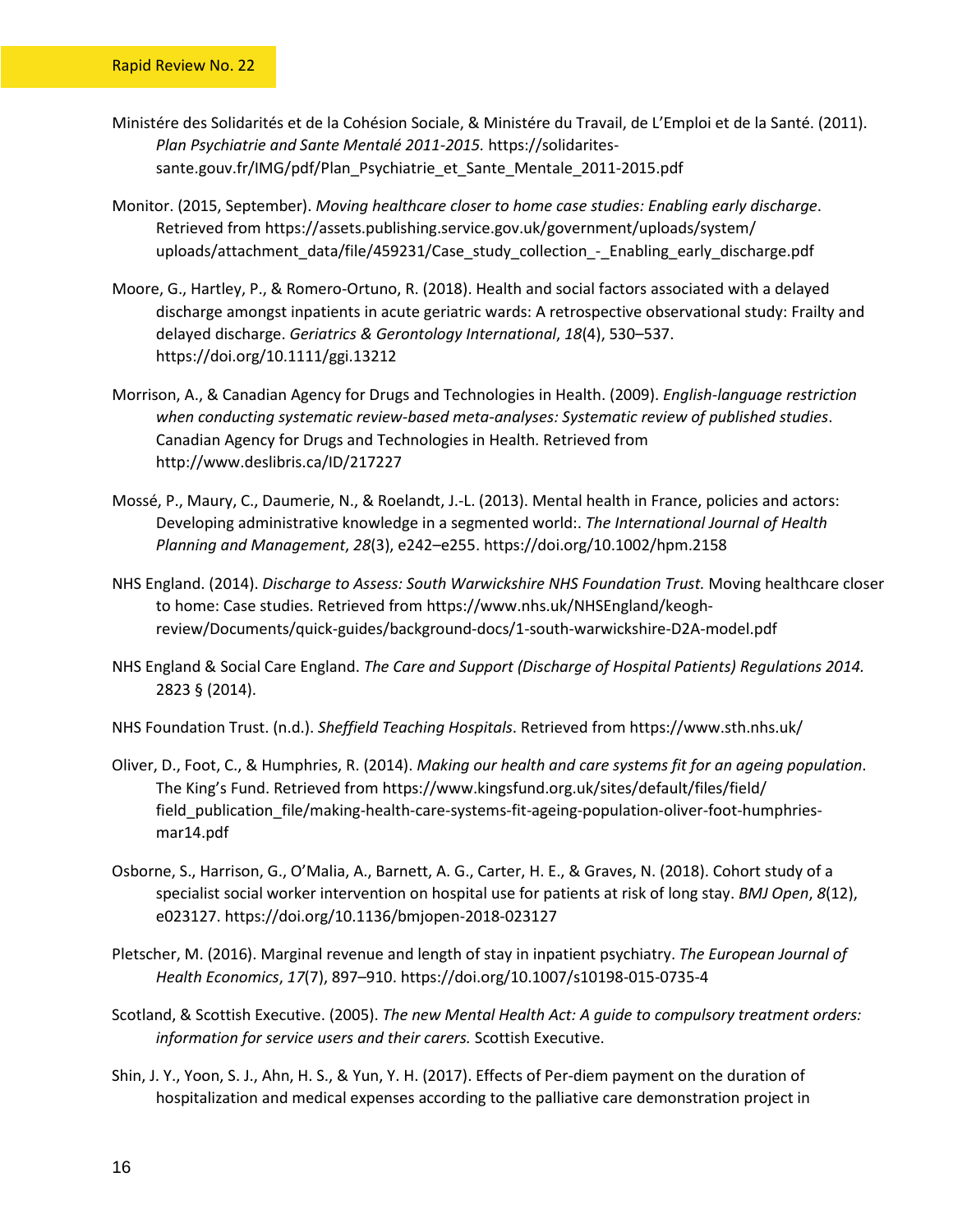Korea: Effects of Per-diem Payment. *The International Journal of Health Planning and Management*, *32*(2), e206–e217. https://doi.org/10.1002/hpm.2366

- Smith, S. (2012, March 29). *QIPP Programme (Quality, Innovation, Productivity and Prevention)*. The Lancet UK Policy Matters. Retrieved from http://ukpolicymatters.thelancet.com/qippprogramme-quality-innovation-productivity-and-prevention/
- Swartz, M.S., Swanson, J.W., Wagner, H.R., Burns, B.J., Hiday, V.A., & Borum, R. (1999). Can involuntary outpatient commitment reduce hospital recidivism? Findings from a randomised trial with severely mentally ill individuals. *The American Journal of Psychiatry*, *156*, 1968–1975.
- Taylor, M., Macpherson, M., Macleod, C., & Lyons, D. (2016). Community treatment orders and reduced time in hospital: A nationwide study, 2007–2012. *BJPsych Bulletin*, *40*(3), 124–126. https://doi.org/10.1192/pb.bp.115.051045
- Taylor Salisbury, T., Killaspy, H., & King, M. (2016). An international comparison of the deinstitutionalisation of mental health care: Development and findings of the Mental Health Services Deinstitutionalisation Measure (MENDit). *BMC Psychiatry*, *16*(1). https://doi.org/10.1186/s12888-016-0762-4
- Technical Advisory Group on Resource Allocation. (2008). *TAGRA paper on the history of Arbuthnott/NRAC* (No. TAGRA(2008)01; p. 6). NHS Scotland. Retrieved from http://www.tagra.scot.nhs.uk/wp-content/uploads/docs/meeting%20papers/meeting1/ TAGRA%20-%201st%20meeting%20-%2019%20August%202008%20%20Paper%20TAGRA %282008%2901%20-%20history5.doc
- The Health Foundation. (2013). *Improving patient flow*. Retrieved from https://www.health.org.uk/sites/default/files/ImprovingPatientFlow\_fullversion.pdf
- Turcotte, L. A., Perlman, C. M., Fries, B. E., & Hirdes, J. P. (2019). Clinical predictors of protracted length of stay in Ontario Complex Continuing Care hospitals. *BMC Health Services Research*, *19*(1). https://doi.org/10.1186/s12913-019-4024-2
- Warwickshire County Council. (2014, February 21). *Discharge to Assess project update.* Warwickshire Health and Wellbeing. Retrieved from http://hwb.warwickshire.gov.uk/2014/02/21/discharge-toassess-project-update/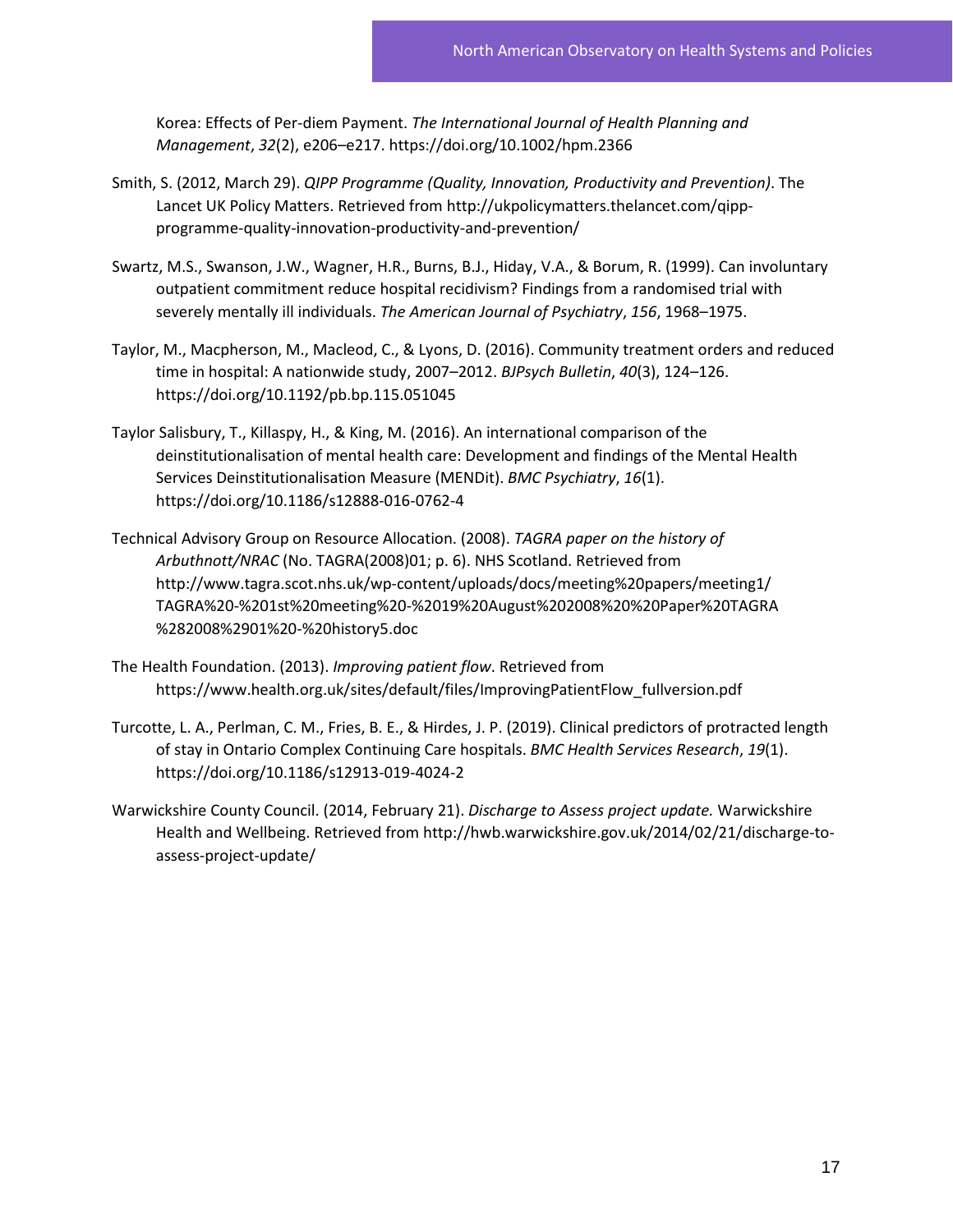## <span id="page-21-0"></span>**Appendix A: Search Strategy**

| Database        | <b>Syntax</b>                                                                          | <b>Results</b>       |  |  |  |  |  |
|-----------------|----------------------------------------------------------------------------------------|----------------------|--|--|--|--|--|
| Ovid            | 1. exp Patient Discharge/                                                              | 27,345               |  |  |  |  |  |
| <b>MEDLINE</b>  | 2. (alternat* level* adj2 care).mp.                                                    | 74                   |  |  |  |  |  |
| $(n = 946)$     | 3. (bed* adj2 block*).mp                                                               | 189                  |  |  |  |  |  |
|                 | 4. exp "Length of Stay"/ or (delay* adj3 discharg*).mp                                 | 83,411               |  |  |  |  |  |
|                 | 5. ((prolong* or inappropriat* or extend* or protract* or nonmedical or non medical or | 15,954               |  |  |  |  |  |
|                 | non-medical or social) adj3 (stay* or hospital*)).mp                                   |                      |  |  |  |  |  |
|                 | 6. ((community or home*) adj2 discharg*).mp                                            | 10,427               |  |  |  |  |  |
|                 | 7. (transition* adj5 (hospital* adj2 (community or home*))).mp                         | 658                  |  |  |  |  |  |
|                 | 8. ((step down or stepdown or step-down) adj2 care).mp                                 | 112                  |  |  |  |  |  |
|                 | 9. exp Intermediate Care Facilities/                                                   | 681                  |  |  |  |  |  |
|                 | 10. (intermed* adj2 care).mp                                                           | 2,135                |  |  |  |  |  |
|                 | 11. 1 or 2 or 3 or 4 or 5 or 6 or 7 or 8 or 9 or 10                                    |                      |  |  |  |  |  |
|                 | 12. (legislat* or regulat* or polic* or law* or legal* or act).mp                      | 126,805<br>3,008,998 |  |  |  |  |  |
|                 | 13.11 and 12                                                                           |                      |  |  |  |  |  |
|                 | 14. limit 13 to (English language and humans and yr="2016-Current")                    | 7,003<br>946         |  |  |  |  |  |
| Ovid            | 1. exp hospital discharge/                                                             | 113,953              |  |  |  |  |  |
| <b>EMBASE</b>   | 2. exp "length of stay"/                                                               | 170,929              |  |  |  |  |  |
| $(n = 3,942)$   | 3. (alternat* level* adj2 care).mp.                                                    | 110                  |  |  |  |  |  |
|                 | 4. (bed* adj2 block*).mp                                                               | 291                  |  |  |  |  |  |
|                 | 5. (delay* adj3 discharg*).mp                                                          | 2,324                |  |  |  |  |  |
|                 | 6. ((prolong* or inappropriat* or extend* or protract* or nonmedical or non medical or | 26,145               |  |  |  |  |  |
|                 | non-medical or social) adj3 (stay* or hospital*)).mp                                   |                      |  |  |  |  |  |
|                 | 7. ((community or home*) adj2 discharg*).mp                                            | 23,924               |  |  |  |  |  |
|                 | 8. (transition* adj5 (hospital* adj2 (community or home*))).mp                         | 1,003                |  |  |  |  |  |
|                 | 9. ((step down or stepdown or step-down) adj2 care).mp                                 | 185                  |  |  |  |  |  |
|                 | 10. (intermed* adj2 care).mp                                                           | 2,674                |  |  |  |  |  |
|                 | 11. 1 or 2 or 3 or 4 or 5 or 6 or 7 or 8 or 9 or 10                                    | 307,084              |  |  |  |  |  |
|                 | 12. (legislat* or regulat* or polic* or law* or legal* or act).mp                      | 3,672,027            |  |  |  |  |  |
|                 | 13.11 and 12                                                                           | 14,604               |  |  |  |  |  |
|                 | 14. limit 13 to (human and English language and yr="2016-Current")                     | 3,942                |  |  |  |  |  |
| Ovid            | 1. exp hospital discharge/                                                             | 3,149                |  |  |  |  |  |
| <b>PsycINFO</b> | 2. exp Treatment Duration/                                                             | 8,730                |  |  |  |  |  |
| $(n = 297)$     | 3. (alternat* level* adj2 care).mp.                                                    | 18                   |  |  |  |  |  |
|                 | 4. (bed* adj2 block*).mp                                                               | 20                   |  |  |  |  |  |
|                 | 5. (delay* adj3 discharg*).mp                                                          | 153                  |  |  |  |  |  |
|                 | 6. ((prolong* or inappropriat* or extend* or protract* or nonmedical or non medical or | 2,577                |  |  |  |  |  |
|                 | non-medical or social) adj3 (stay* or hospital*)).mp                                   |                      |  |  |  |  |  |
|                 | 7. ((community or home*) adj2 discharg*).mp                                            | 1,107                |  |  |  |  |  |
|                 | 8. (transition* adj5 (hospital* adj2 (community or home*))).mp                         | 269                  |  |  |  |  |  |
|                 | 9. ((step down or stepdown or step-down) adj2 care).mp                                 | 34                   |  |  |  |  |  |
|                 | 10. (intermed* adj2 care).mp                                                           | 457                  |  |  |  |  |  |
|                 | 11. 1 or 2 or 3 or 4 or 5 or 6 or 7 or 8 or 9 or 10                                    | 15,677               |  |  |  |  |  |
|                 | 12. (legislat* or regulat* or polic* or law* or legal* or act).mp                      | 505,271              |  |  |  |  |  |
|                 | 13.11 and 12                                                                           | 2,152                |  |  |  |  |  |
|                 | 14. limit 13 to (human and English language and yr="2016-Current")                     | 297                  |  |  |  |  |  |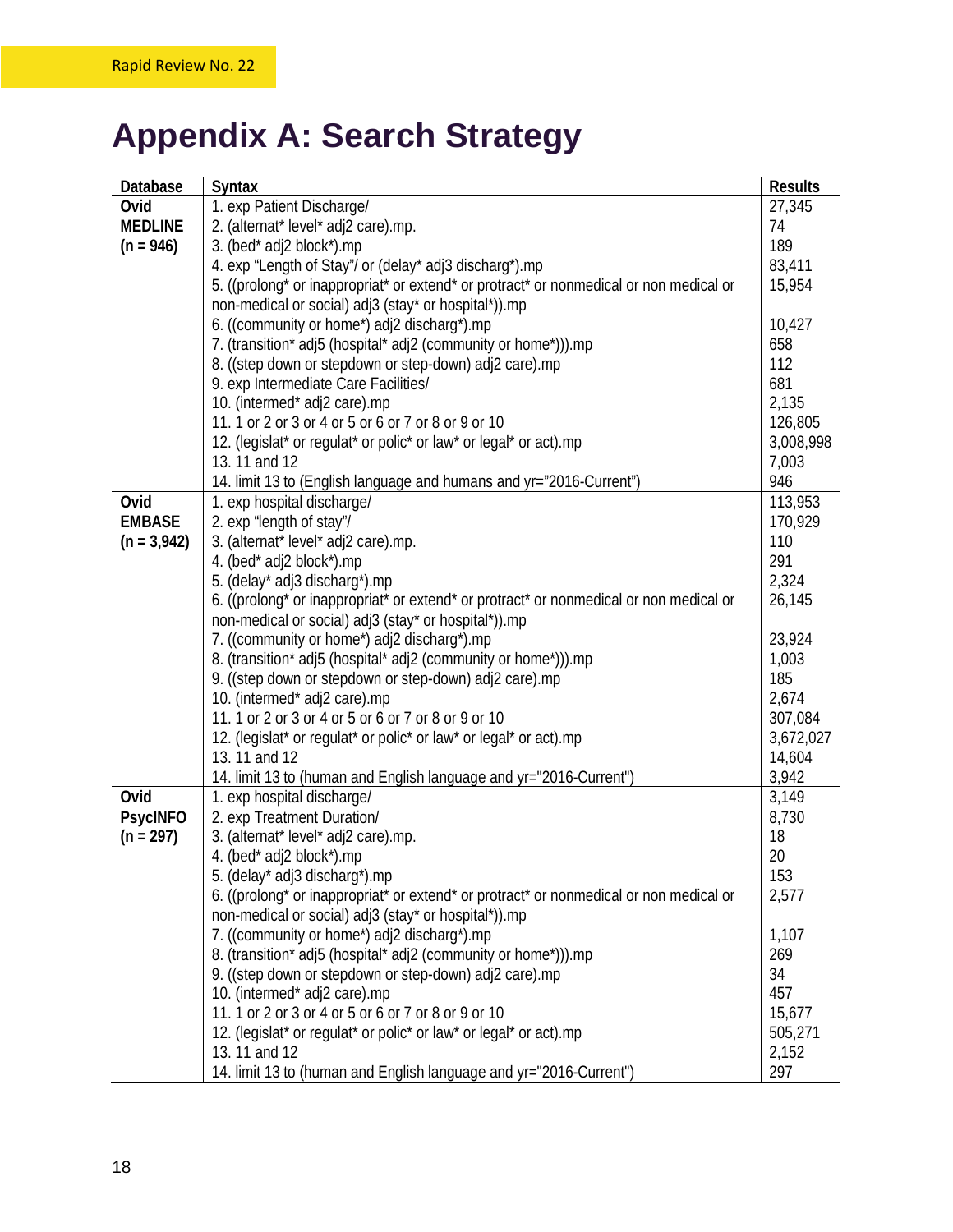| <b>EBSCO</b><br><b>CINAHL-</b><br><b>Plus</b><br>$(n = 106)$ | S1. TI (((alternat* level* N2 care) or (bed* N2 block*) or (delay* N3 discharg*) or<br>((prolong* or inappropriat* or extend* or protract* or nonmedical or non medical or non-<br>medical or social) N3 (stay* or hospital*)) or ((community or home*) N2 discharg*) or<br>(transition* N5 (hospital* N2 (community or home*))) or ((step down or stepdown or<br>step-down) N2 care) or (intermed* N2 care)) and (legislat* or regulat* or polic* or law*<br>or legal* or act)) or AB (((alternat* level* N2 care) or (bed* N2 block*) or (delay* N3<br>discharg*) or ((prolong* or inappropriat* or extend* or protract* or nonmedical or non<br>medical or non-medical or social) N3 (stay* or hospital*)) or ((community or home*) N2<br>discharg*) or (transition* N5 (hospital* N2 (community or home*))) or ((step down or<br>stepdown or step-down) N2 care) or (intermed* N2 care)) and (legislat* or regulat* or<br>polic* or law* or legal* or act)) | 912 |
|--------------------------------------------------------------|-----------------------------------------------------------------------------------------------------------------------------------------------------------------------------------------------------------------------------------------------------------------------------------------------------------------------------------------------------------------------------------------------------------------------------------------------------------------------------------------------------------------------------------------------------------------------------------------------------------------------------------------------------------------------------------------------------------------------------------------------------------------------------------------------------------------------------------------------------------------------------------------------------------------------------------------------------------------|-----|
|                                                              | S2. Limiters - Published Date: 20160101-20190731; English Language; Exclude<br><b>MEDLINE</b> records; Human                                                                                                                                                                                                                                                                                                                                                                                                                                                                                                                                                                                                                                                                                                                                                                                                                                                    | 106 |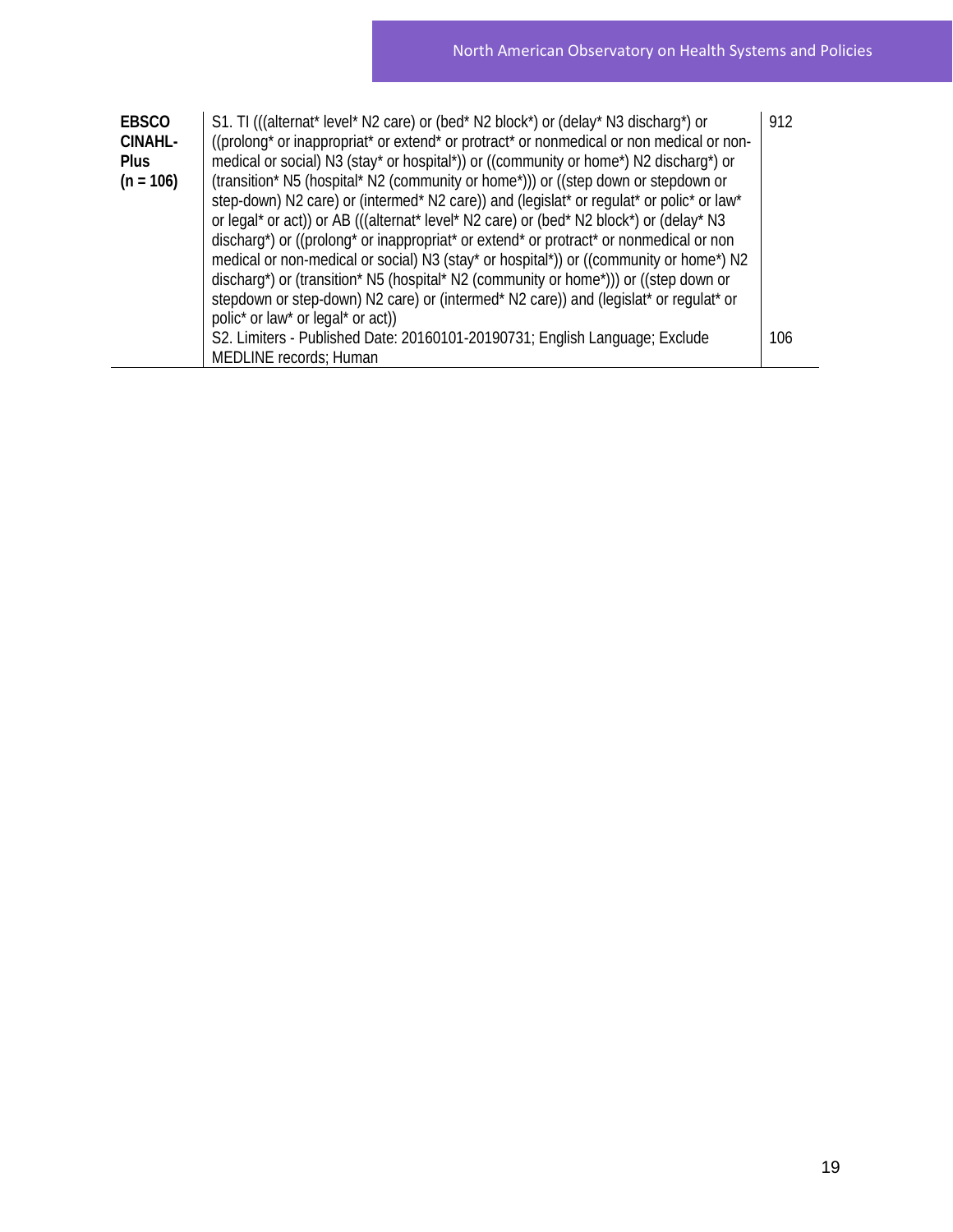## <span id="page-23-0"></span>**Appendix B: PRISMA Diagram**



Abbreviations: ALC, alternate level of care; QI, quality improvement

Adapted from: Moher, D., Liberati, A., Tetzlaff, J., & Altman, D.G., The PRISMA Group (2009). Preferred Reporting Items for Systematic Reviews and Meta-Analyses: The PRISMA Statement. *PLoS Medicine* 6(7): e1000097.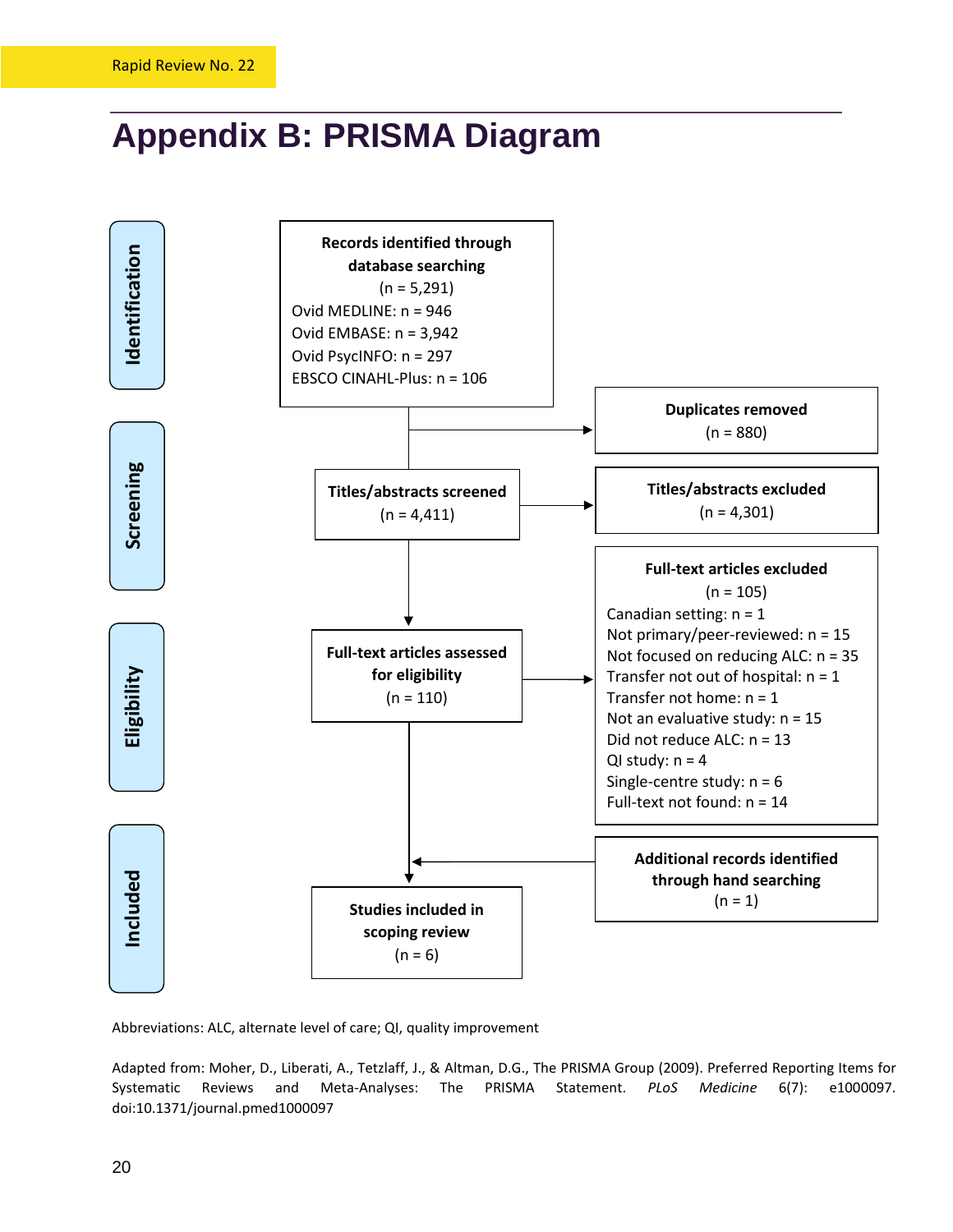## **Appendix C: Summary of the Literature**

<span id="page-24-0"></span>

| Author, Year          | Country     | <b>Target Population</b>                                                           | Intervention, Comparison                                                                                                                                                                                                                                                                                                | Outcome(s)                                                                                                                                                                                                                                                                                                                                                                                            |
|-----------------------|-------------|------------------------------------------------------------------------------------|-------------------------------------------------------------------------------------------------------------------------------------------------------------------------------------------------------------------------------------------------------------------------------------------------------------------------|-------------------------------------------------------------------------------------------------------------------------------------------------------------------------------------------------------------------------------------------------------------------------------------------------------------------------------------------------------------------------------------------------------|
| Gandré et al., 2017   | France      | Full-time hospitalized mental<br>health patients.                                  | Alternative to full-time hospitalizations<br>(AFTH) model for inpatients including<br>ambulatory care, part-time hospital care,<br>care that is integrated in the community,<br>stays in therapeutic apartments, crisis<br>centers, or rehabilitation centers.                                                          | Reduction in length-of-stay was<br>significantly associated with greater<br>degree of AFTH development<br>$(\beta = -0.0034, SE = 0.0017,$<br>$p-value = 0.0493$ .                                                                                                                                                                                                                                    |
| Ignatyev et al., 2019 | Germany     | Elderly individuals with mental<br>health needs.                                   | Psychiatric flexible and Integrative Treatment<br>(FIT64b) models offered by hospital-based<br>teams to patients with both acute and<br>chronic conditions.<br>Comparison: Centres providing mixed model<br>of care (i.e., FIT64b alongside the traditional<br>model of care).                                          | Length-of-stay was shorter in centres<br>exclusively providing FIT64b, compared<br>to centres providing FIT64b alongside the<br>traditional model of care: respectively,<br>3.2 (SD = 6.4) vs 8.4 (SD = 17.8) days,<br>$p$ -value= $0.001$ .<br>Most effective among patients with<br>schizophrenia spectrum disorders, mood<br>disorders, and neurotic, stress-related,<br>and somatoform disorders. |
| Osborne et al., 2018  | Australia   | Hospitalized medically stable<br>patients with complex health<br>and social needs. | Specialist social worker patient navigator and<br>clinical case management database<br>(Pathfinder) for identification and tracking of<br>patients at risk of prolonged hospital stay.<br>Comparison: Matched historical control that<br>received care in the same settings before the<br>intervention was implemented. | Average length-of-stay reduced by 33<br>days, with 9,999 bed days released over<br>12 months. Even after accounting for the<br>upfront costs of implementation and<br>operation of the new model, it was still<br>shown to be cost-effective.                                                                                                                                                         |
| Pletscher, 2016       | Switzerland | Hospitalized mental health<br>patients.                                            | Mixed reimbursement system (tariff<br>payments consisted of a higher per diem rate<br>for the first 5 days, a per-case payment on                                                                                                                                                                                       | A switch from per diem to per-case or a<br>mixed reimbursement system<br>significantly reduced length-of-stay, while<br>the average revenue remained similar.                                                                                                                                                                                                                                         |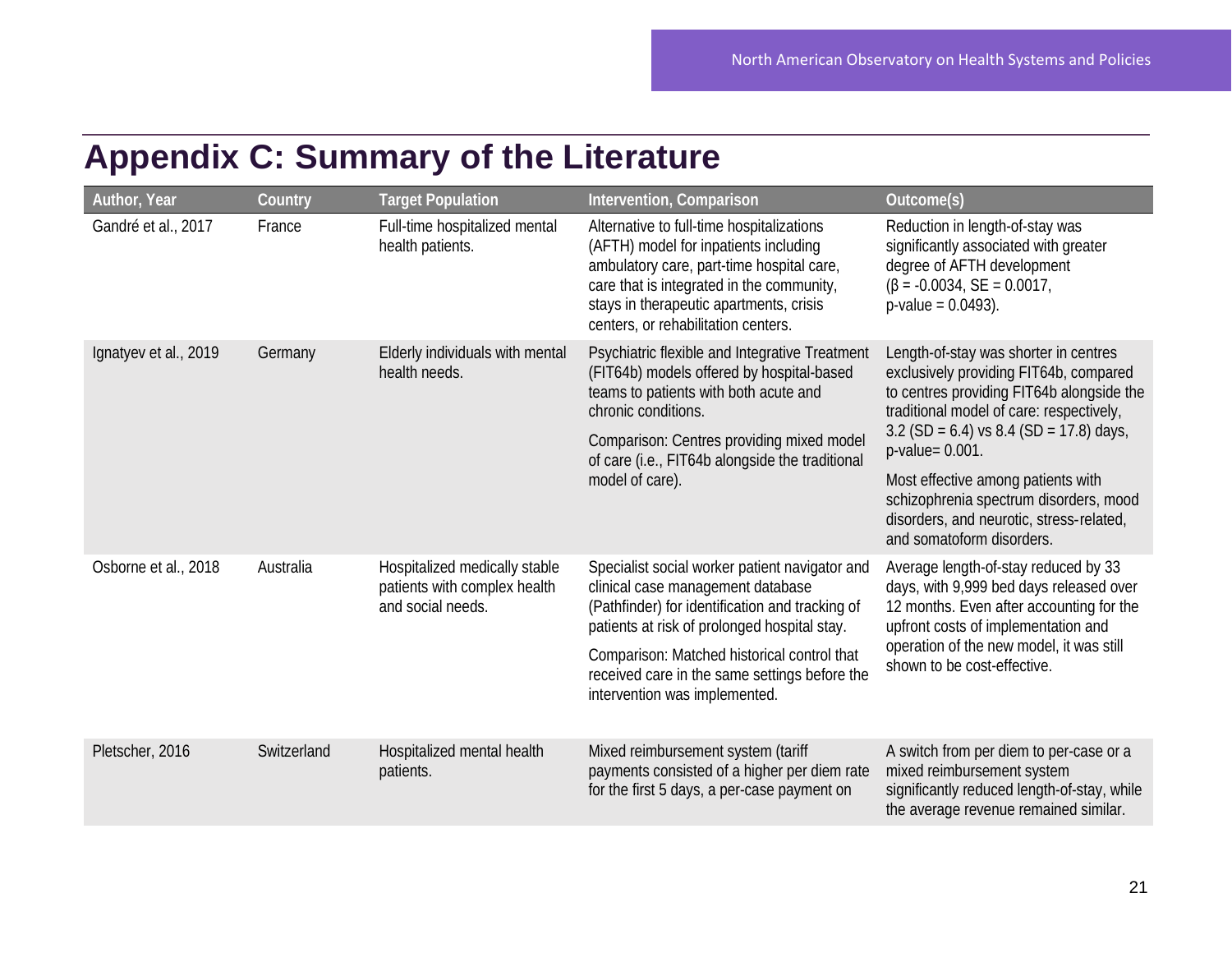| Author, Year        | Country     | <b>Target Population</b>                               | Intervention, Comparison                                                                         | Outcome(s)                                                                                                                                              |
|---------------------|-------------|--------------------------------------------------------|--------------------------------------------------------------------------------------------------|---------------------------------------------------------------------------------------------------------------------------------------------------------|
|                     |             |                                                        | day 6, and a lower per diem rate for<br>subsequent days).                                        |                                                                                                                                                         |
|                     |             |                                                        | Comparison: Single group, before and after<br>implementation of mixed reimbursement<br>system.   |                                                                                                                                                         |
| Shin et al., 2017   | South Korea | Cancer patients requiring<br>palliative care.          | Palliative Care Demonstration (PCD)<br>demonstration project: per diem payment<br>system (PDPS). | Length-of-stay declined by 2.56%<br>$(\beta = 0.026; p-value = 0.0001)$ in PDPS<br>hospitals, compared to FFS hospitals.                                |
|                     |             |                                                        | Comparison: Traditional fee-for-service<br>(FFS) hospitals.                                      | Total medical costs declined by 0.76%<br>$(\beta = 0.013; p-value = 0.0001)$ in PDPS<br>hospitals, compared to FFS hospitals.                           |
| Taylor et al., 2016 | Scotland    | Frequently hospitalized<br>patients with mental health | Community-based compulsory treatment<br>orders (CTO).                                            | Average length-of-stay decreased from<br>66 days (before CTO) to 39 days (after                                                                         |
|                     |             | needs.                                                 | Comparison: Single group, before and after<br>CTO implementation.                                | CTO). Middle-aged patients and those<br>with longer psychiatric history derived the<br>most benefit from CTOs, in terms of<br>shortened length-of-stay. |

Commonly uses acronyms: AFTH (Alternative to full-time hospitalizations); CTO (Community-based compulsory treatment order); FFS (fee-for-service); FIT64b (Flexible and integrative treatment model); PCD (Palliative Care Demonstration); PDPS (per diem payment system)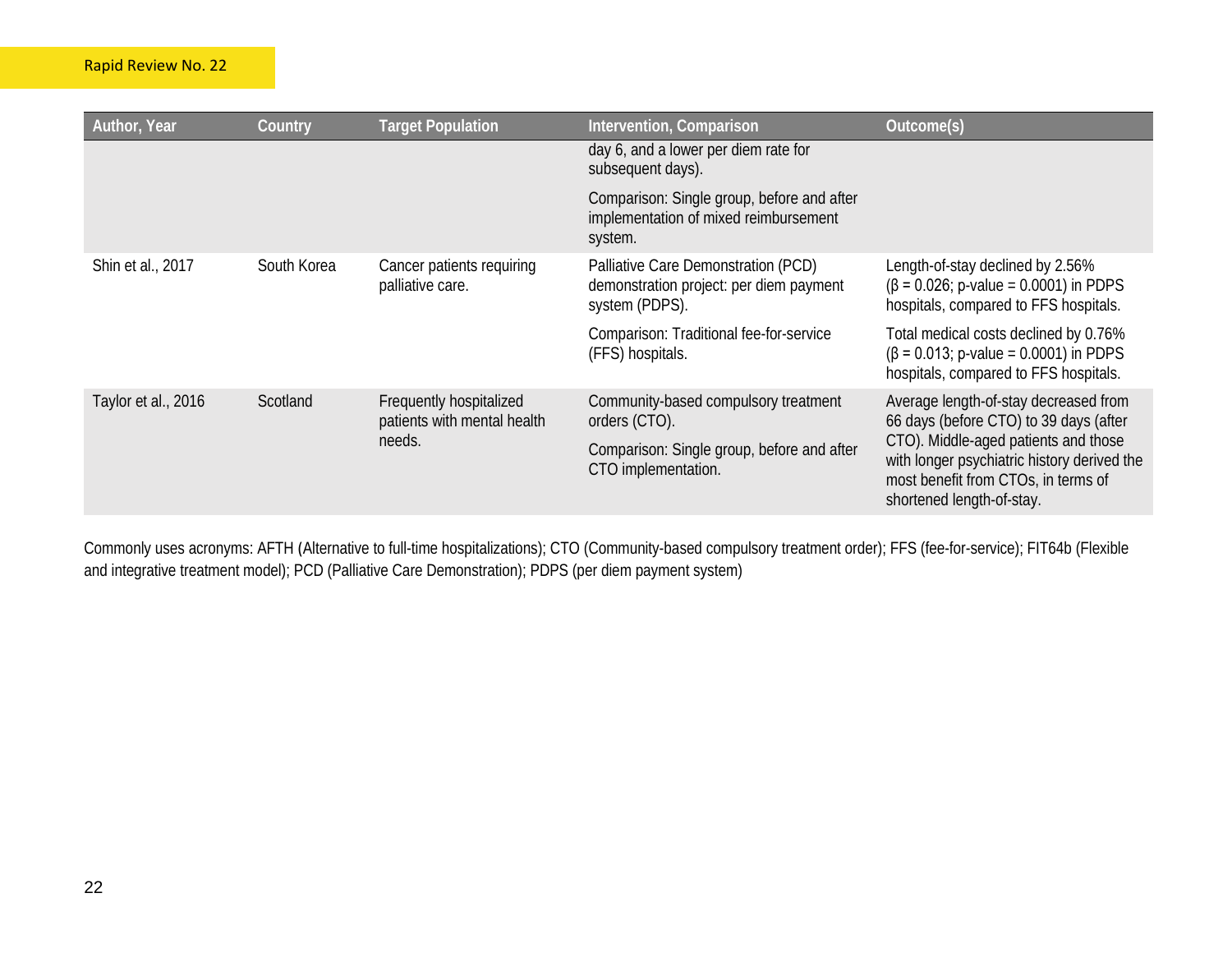## **Appendix D: Summary of Jurisdictional Review**

#### *Table D1. United Kingdom: England*

<span id="page-26-0"></span>

| <b>Healthcare Intervention</b>                                                                                                                                                                                                                                                                                                                                                                                                                                                           | <b>Intervention Features</b>                                                                                                                                                         | Setting, Population                                                                                  | <b>Associated Policies &amp;</b><br><b>Funding Sources</b>                                                                                  | Outcome(s)                                                                                                                                                                                                                                                                                                        | Practices to Achieve<br><b>Outcomes</b>                                                                           |  |  |  |
|------------------------------------------------------------------------------------------------------------------------------------------------------------------------------------------------------------------------------------------------------------------------------------------------------------------------------------------------------------------------------------------------------------------------------------------------------------------------------------------|--------------------------------------------------------------------------------------------------------------------------------------------------------------------------------------|------------------------------------------------------------------------------------------------------|---------------------------------------------------------------------------------------------------------------------------------------------|-------------------------------------------------------------------------------------------------------------------------------------------------------------------------------------------------------------------------------------------------------------------------------------------------------------------|-------------------------------------------------------------------------------------------------------------------|--|--|--|
| Discharge to Assess (D2A)<br>Provides funded support for people who do not require an acute hospital bed but still require care service<br>Support is short-term and may include home care services or care service in community setting<br>Provides simple rules (e.g. easy access to services, effective assessment of patient needs, formal networks of care that emphasis persons need rather than<br>organizational boundaries etc.) that can work for different healthcare systems |                                                                                                                                                                                      |                                                                                                      |                                                                                                                                             |                                                                                                                                                                                                                                                                                                                   |                                                                                                                   |  |  |  |
| Warwickshire<br>Discharge to Access<br>Program                                                                                                                                                                                                                                                                                                                                                                                                                                           | Program operates across<br>all departments of the<br>hospital <sup>1</sup> )                                                                                                         | Services across<br>Warwickshire and acute<br>services to South<br>Warwickshire hospital <sup>2</sup> | Funded by Clinical<br>Commissioning Group<br>(CCG) and Hospital                                                                             | 2014 results show that<br>112 patients have<br>benefited from Pathway 1<br>and 2 and 85 patients<br>have been through<br>pathway 3<br>Pathway 1 (intermediate<br>care and reablement<br>services provided in<br>patients own home)<br>achieved 0.5m net long-<br>term costs averted in<br>Year 1 for <sup>1</sup> | Trusted assessor model<br>where a validated<br>assessment is conducted                                            |  |  |  |
| 2)<br>3)                                                                                                                                                                                                                                                                                                                                                                                                                                                                                 | Care and rehabilitation<br>support lasts up to 6<br>weeks <sup>1</sup>                                                                                                               |                                                                                                      | Trust <sup>1</sup><br>Nursing home beds are<br>commissioned by<br>Warwickshire County<br>Council (WCC) on behalf<br>of the CCG <sub>3</sub> |                                                                                                                                                                                                                                                                                                                   | between health and<br>social care, in-house<br>reablement and<br>rehabilitation <sup>1</sup>                      |  |  |  |
|                                                                                                                                                                                                                                                                                                                                                                                                                                                                                          | Patients are discharged<br>from hospital along three<br>different pathways <sup>1</sup> :<br>To intermediate care<br>1)<br>and reablement<br>services provided in<br>their own homes |                                                                                                      |                                                                                                                                             |                                                                                                                                                                                                                                                                                                                   | Care coordinators in<br>place to help support<br>patients and their families<br>throughout discharge <sup>1</sup> |  |  |  |
|                                                                                                                                                                                                                                                                                                                                                                                                                                                                                          | To residential care<br>within the<br>independent and<br>community sector<br>To nursing care                                                                                          |                                                                                                      |                                                                                                                                             | Proportion of patients on<br>Pathway 3 receiving CHC<br>funds has fallen from<br>40% of eligible patients to<br>20% in a year <sup>2</sup>                                                                                                                                                                        |                                                                                                                   |  |  |  |
|                                                                                                                                                                                                                                                                                                                                                                                                                                                                                          | within the private<br>sector                                                                                                                                                         |                                                                                                      |                                                                                                                                             | Improved A&E<br>performance <sup>2</sup>                                                                                                                                                                                                                                                                          |                                                                                                                   |  |  |  |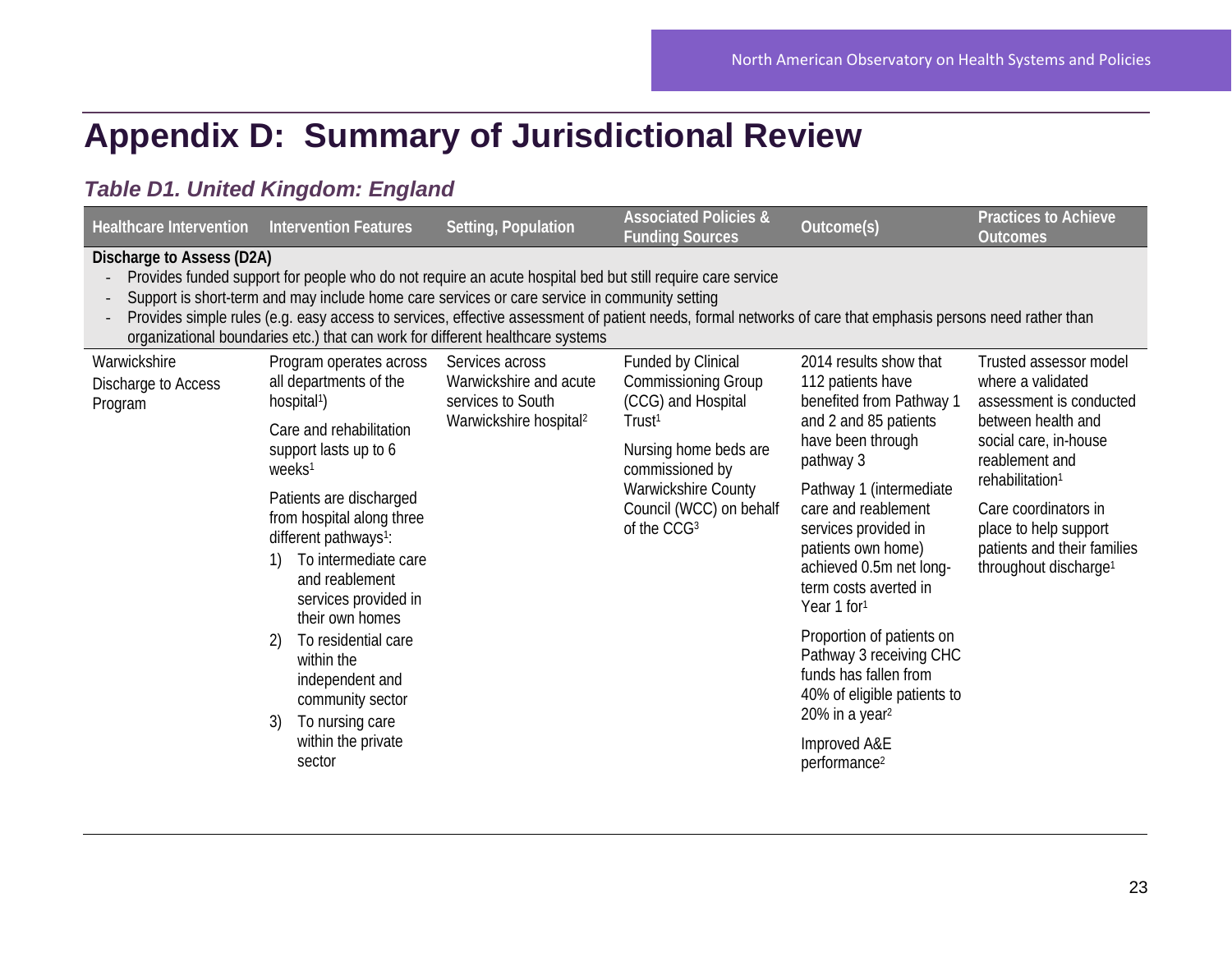#### Rapid Review No. 22

| <b>Healthcare Intervention</b>                  | <b>Intervention Features</b>                                                                                                                              | Setting, Population                    | <b>Associated Policies &amp;</b><br><b>Funding Sources</b> | Outcome(s)                                                                                                                                        | <b>Practices to Achieve</b><br><b>Outcomes</b>                                                                                                        |
|-------------------------------------------------|-----------------------------------------------------------------------------------------------------------------------------------------------------------|----------------------------------------|------------------------------------------------------------|---------------------------------------------------------------------------------------------------------------------------------------------------|-------------------------------------------------------------------------------------------------------------------------------------------------------|
|                                                 | Links with primary care,<br>including two GP<br>practices which have                                                                                      |                                        |                                                            | Shorter length-of-stay for<br>emergency inpatient<br>adults <sup>2</sup>                                                                          |                                                                                                                                                       |
|                                                 | been commissioned to<br>provide clinical input for<br>30 nursing home beds <sup>1</sup>                                                                   |                                        |                                                            | Shorter length-of-stay for<br>people over 75 from<br>fewer emergency visits<br>and fewer patients<br>affected by three ward<br>moves <sup>2</sup> |                                                                                                                                                       |
| Sheffield Discharge to<br><b>Access Program</b> | Patients immediate<br>needs are assessed by<br>ward multi-disciplinary<br>team <sup>1</sup>                                                               | Across Sheffield hospital <sup>1</sup> | No additional funding <sup>1</sup>                         | 37% increase in patients<br>who can be discharged<br>on their day of admission<br>or the following day <sup>1</sup>                               | Weekly multi-agency and<br>multidisciplinary 'Big<br>Room' meetings where<br>leaders can contribute                                                   |
|                                                 | On-going needs are<br>assessed in community<br>by an integrated health<br>and social care team<br>called 'Active Recovery' <sup>1</sup>                   |                                        |                                                            | Over 9,000 older people<br>in hospital have been<br>able to be discharged<br>within the model <sup>4</sup>                                        | and share <sup>1</sup><br>'Generic Assessment'<br>model used after training<br>sessions developed with<br>Sheffield Hallam<br>University <sup>1</sup> |
|                                                 | Micro-system service<br>improvement approach<br>has been used, starting<br>with one patient per week<br>and building up to 185 on<br>average <sup>1</sup> |                                        |                                                            |                                                                                                                                                   | Team of social workers,<br>nurses, physiotherapists<br>and occupational<br>therapists assess people<br>in their own home, a care                      |
|                                                 | Staff are released to<br>attend training and team<br>meetings, referred to as<br>'Big Room' meeting <sup>1</sup>                                          |                                        |                                                            |                                                                                                                                                   | home, a rehabilitation<br>facility or a community<br>hospital <sup>4</sup>                                                                            |
|                                                 | Transfer of care form in<br>place to ensure trusted<br>assessor arrangement <sup>1</sup>                                                                  |                                        |                                                            |                                                                                                                                                   |                                                                                                                                                       |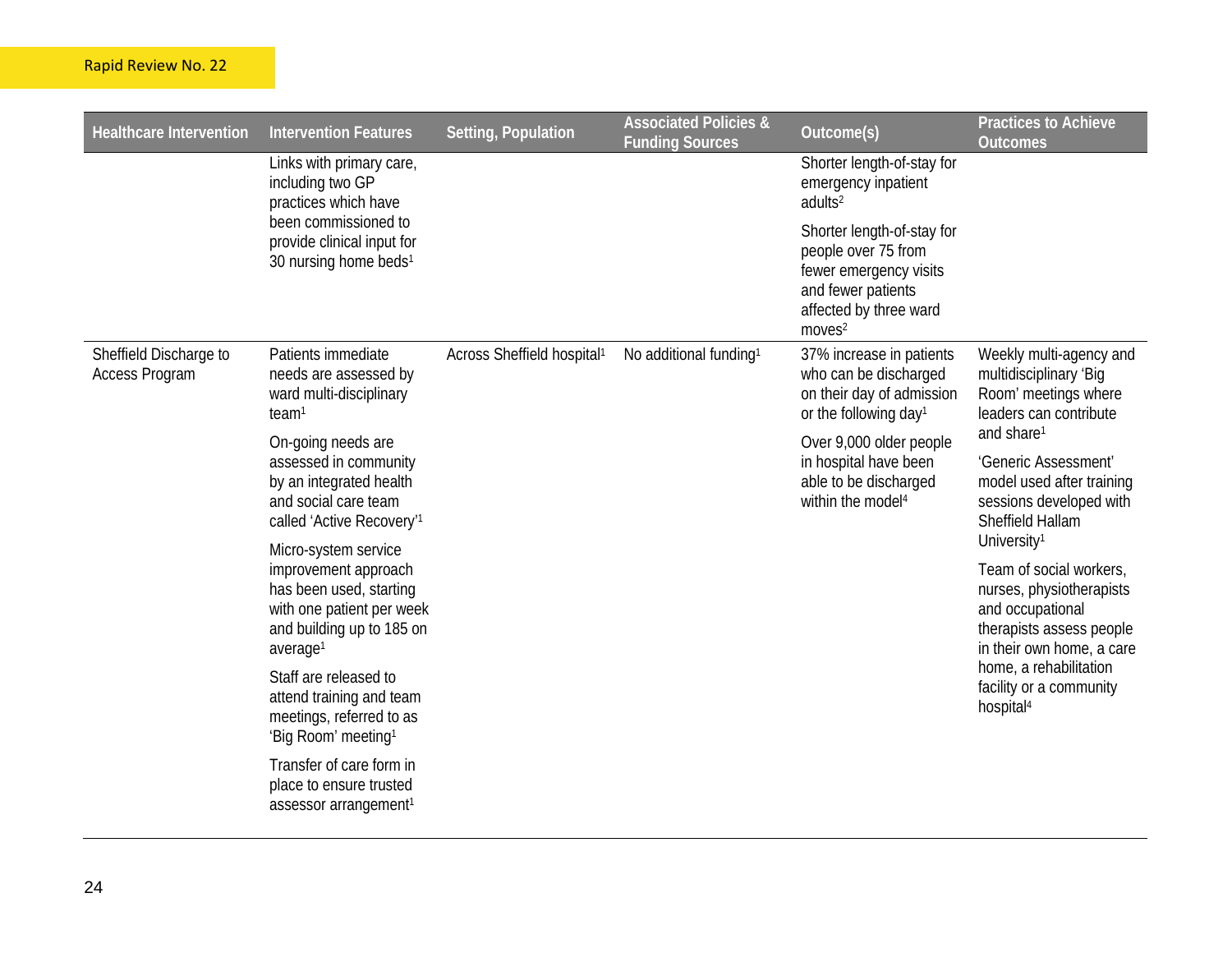| <b>Healthcare Intervention</b>                                                                                                                                                                                                                                                                                                                                           | <b>Intervention Features</b>                                                                                                                                                                                                                                                   | Setting, Population                                                               | <b>Associated Policies &amp;</b><br><b>Funding Sources</b>                                                                                                  | Outcome(s)                                                                                                                                                                                                                                                                                                                                                                                                                                                                                | <b>Practices to Achieve</b><br>Outcomes                                                                                                                                                                                                                                                                                                         |  |  |
|--------------------------------------------------------------------------------------------------------------------------------------------------------------------------------------------------------------------------------------------------------------------------------------------------------------------------------------------------------------------------|--------------------------------------------------------------------------------------------------------------------------------------------------------------------------------------------------------------------------------------------------------------------------------|-----------------------------------------------------------------------------------|-------------------------------------------------------------------------------------------------------------------------------------------------------------|-------------------------------------------------------------------------------------------------------------------------------------------------------------------------------------------------------------------------------------------------------------------------------------------------------------------------------------------------------------------------------------------------------------------------------------------------------------------------------------------|-------------------------------------------------------------------------------------------------------------------------------------------------------------------------------------------------------------------------------------------------------------------------------------------------------------------------------------------------|--|--|
| <b>Flow Cost Quality Program</b><br>Examine flow within hospitals and develop ways in which capacity can be better matched to demand; align availability of staff to patient flows<br>Program initially run by the Health Foundation<br>Emphasis on lean methodology and 'Big Room' approach<br>Opportunity to decrease length-of-stay for patients and improve outcomes |                                                                                                                                                                                                                                                                                |                                                                                   |                                                                                                                                                             |                                                                                                                                                                                                                                                                                                                                                                                                                                                                                           |                                                                                                                                                                                                                                                                                                                                                 |  |  |
| Flow Cost Quality<br>program                                                                                                                                                                                                                                                                                                                                             | Program examined<br>emergency care<br>pathways as a means to<br>improve quality, use<br>capacity effectively, and<br>produce cost savings <sup>5</sup><br>Redesigned hospital<br>flows; matched<br>availability of staff to<br>patient flows and arrival<br>times <sup>5</sup> | South Warwickshire and<br>Sheffield Teaching<br>Hospitals in England <sup>5</sup> | In response to the<br>Quality, Innovation,<br>Productivity, Prevention<br>(QIPP) policy agenda <sup>6</sup><br>Led by the Health<br>Foundation <sup>5</sup> | Sheffield: admission<br>rates for patients over 65<br>had fallen, bed<br>occupancy reduced by 60<br>beds, in-hospital mortality<br>fell by 15 per cent, with<br>readmission rates stayed<br>the same (6-month<br>period) <sup>7</sup><br>South Warwickshire:<br>reduced mortality rates,<br>decreased length of<br>acute stay from 7.7 to 6.2<br>days, and specifically for<br>patients over 75, from<br>12.6 days to 9.5 days,<br>without increases in<br>readmission rates <sup>5</sup> | Lean methodology<br>approach that provides a<br>systematic approach to<br>problem identification and<br>project implementation <sup>5</sup><br>'Big Room' approach<br>incorporating an<br>interdisciplinary team <sup>5</sup><br>Changed work practices<br>to enable real-time<br>availability of<br>practitioners and<br>services <sup>5</sup> |  |  |

1Department of Health, n.d.; 2Monitor, Government of UK, 2015; <sup>3</sup>Warwichshire County Council, 2014; <sup>4</sup>NHS Foundation Trust, n.d.; <sup>5</sup>The Health Foundation, 2013; <sup>6</sup>Smith, 2012; 7Oliver et al., 2014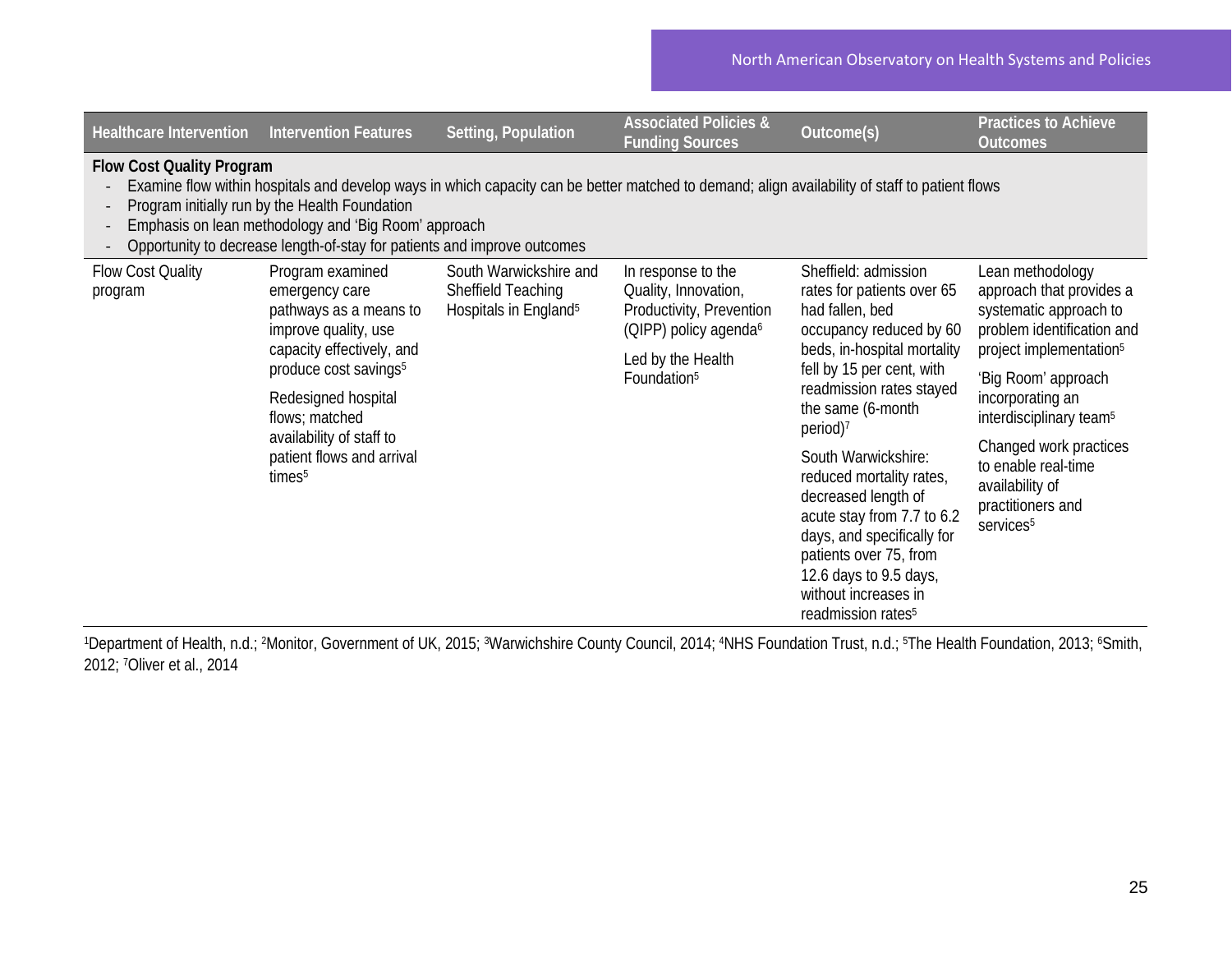#### *Table D2. United Kingdom: Wales*

| <b>Healthcare Intervention</b>                                 | <b>Intervention Features</b>                                                                                                                                                                                                                                                                                                                | Setting, Population                              | <b>Associated Policies &amp;</b><br><b>Funding Sources</b>                                                                                                                    | Outcome(s)                                                                                                                                                                                                                                                                                                                                               | <b>Practices to Achieve</b><br><b>Outcomes</b>                                                                                                                                                                                                                                                                                                                                          |
|----------------------------------------------------------------|---------------------------------------------------------------------------------------------------------------------------------------------------------------------------------------------------------------------------------------------------------------------------------------------------------------------------------------------|--------------------------------------------------|-------------------------------------------------------------------------------------------------------------------------------------------------------------------------------|----------------------------------------------------------------------------------------------------------------------------------------------------------------------------------------------------------------------------------------------------------------------------------------------------------------------------------------------------------|-----------------------------------------------------------------------------------------------------------------------------------------------------------------------------------------------------------------------------------------------------------------------------------------------------------------------------------------------------------------------------------------|
| improvement projects<br>Inspired by Flow Cost Quality approach | 1000 Lives Improvement Patient Flow Programme<br>Incorporates education initiatives consisting of workshops, seminars, online training and a defined 'action period' for application of learning into local patient flow<br>Part of nationwide initiative to improve flow management of patients approaching hospitals for unscheduled care |                                                  |                                                                                                                                                                               |                                                                                                                                                                                                                                                                                                                                                          |                                                                                                                                                                                                                                                                                                                                                                                         |
| 1000 Lives Improvement<br>Patient Flow Programme               | Nationwide initiative to<br>improve flow<br>management of patients<br>approaching hospitals for<br>unscheduled care <sup>8</sup>                                                                                                                                                                                                            | Six local health boards in<br>Wales <sup>8</sup> | Supported by the<br>Unscheduled Care<br>Programme that worked<br>to integrate health and<br>social care in Wales <sup>8</sup>                                                 | There were some<br>improvements in<br>pharmacy processes,<br>chemotherapy<br>processes, discharge<br>transport, mental health<br>capacity assessments,<br>reduced waits in the<br>emergency department,<br>and reduced length-of-<br>stay in rehabilitation<br>centres <sup>8</sup><br>Overall, projects<br>performed below<br>expectations <sup>8</sup> | Shortfalls included the<br>limited timeframe,<br>inadequate staff<br>resources, and education<br>activities that were not<br>Adapted for the local<br>context <sup>8</sup><br>Improvements moving<br>forward include more<br>opportunities for shared<br>learning, a focus on<br>system-wide changes,<br>stronger leadership, and<br>access to IT and<br>analytics support <sup>8</sup> |
|                                                                | Led workshops,<br>seminars, and online<br>training, followed by an<br>'action period' whereby<br>local improvement<br>projects were<br>implemented <sup>8</sup>                                                                                                                                                                             |                                                  | Designed and delivered<br>by 1000 Lives<br>Improvement (part of<br>Public Health Wales) with<br>activities overseen by the<br>Unscheduled Care<br>Steering Board <sup>8</sup> |                                                                                                                                                                                                                                                                                                                                                          |                                                                                                                                                                                                                                                                                                                                                                                         |
|                                                                | There were 45 projects,<br>each focused on different<br>parts of the patient<br>pathway, from<br>unscheduled admission<br>to discharge <sup>8</sup>                                                                                                                                                                                         |                                                  | Evaluated by the Health<br>Foundation <sup>8</sup>                                                                                                                            |                                                                                                                                                                                                                                                                                                                                                          |                                                                                                                                                                                                                                                                                                                                                                                         |

8Crisp, 2017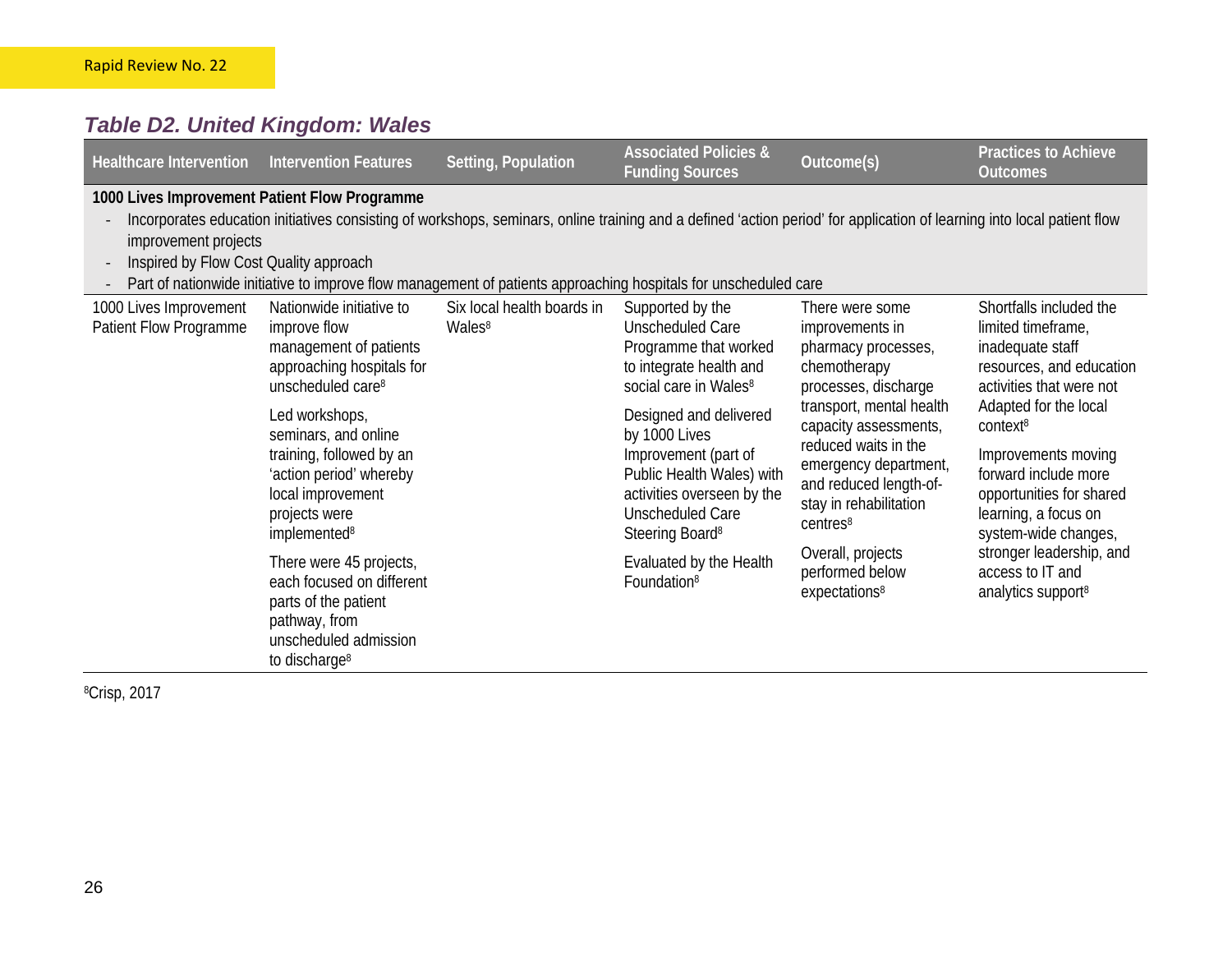| <b>Healthcare Intervention</b>                        | <b>Intervention Features</b>                                                                                                                                            | Setting, Population                                                                                                                                                                                                                         | <b>Associated Policies &amp;</b><br><b>Funding Sources</b>                                       | Outcome(s)                                                                                                                                                                                                                                                                               | <b>Practices to Achieve</b><br><b>Outcomes</b>                                                                                                                |  |                                                                                                                                                          |  |
|-------------------------------------------------------|-------------------------------------------------------------------------------------------------------------------------------------------------------------------------|---------------------------------------------------------------------------------------------------------------------------------------------------------------------------------------------------------------------------------------------|--------------------------------------------------------------------------------------------------|------------------------------------------------------------------------------------------------------------------------------------------------------------------------------------------------------------------------------------------------------------------------------------------|---------------------------------------------------------------------------------------------------------------------------------------------------------------|--|----------------------------------------------------------------------------------------------------------------------------------------------------------|--|
| Delayed Discharge Action Plan<br>Issued in March 2002 |                                                                                                                                                                         |                                                                                                                                                                                                                                             |                                                                                                  |                                                                                                                                                                                                                                                                                          |                                                                                                                                                               |  |                                                                                                                                                          |  |
| Delayed Discharge<br><b>Action Plan</b>               | Whole system<br>improvement capacity by<br>Joint Improvement Team<br>through creation of JIT<br>Action Group (health and<br>social care practitioners,<br>managers, and | Each partnership<br>implemented a variety of<br>initiatives aimed at<br>reducing delayed<br>discharge, including<br>approaches in hospital<br>settings and those in<br>various community-based<br>care services and<br>support <sup>9</sup> | £20M would be allocated<br>to NHS Boards for Local<br>Authority/NHS<br>Partnerships <sup>9</sup> | (i) target of reducing total<br>number of delays by<br>1000 was achieved in<br>less than 6 weeks from<br>Action Plan issue date<br>(March 2002), from 3116<br>to $2066^9$                                                                                                                | 18 Joint Action Plan<br>Partnerships in Scotland<br>(15 local authority and<br><b>Health Board</b><br>Partnerships, 3 Grampian<br>Partnerships) <sup>10</sup> |  |                                                                                                                                                          |  |
|                                                       | information experts<br>across Scotland) <sup>9</sup>                                                                                                                    |                                                                                                                                                                                                                                             |                                                                                                  |                                                                                                                                                                                                                                                                                          |                                                                                                                                                               |  | (ii) target of reducing the<br>number of patients<br>delayed over 6 weeks by<br>20% by April 2006 was<br>achieved with a 21.7%<br>reduction <sup>9</sup> |  |
|                                                       |                                                                                                                                                                         |                                                                                                                                                                                                                                             |                                                                                                  | (iii) in October 2001,<br>average delay of<br>discharge was 153 days<br>and 2162 patients were<br>delayed for more than 6<br>weeks. In April 2011,<br>average delay of<br>discharge was reduced to<br>22 days and only 12<br>patients were delayed for<br>more than 6 weeks <sup>9</sup> |                                                                                                                                                               |  |                                                                                                                                                          |  |

#### *Table D3. United Kingdom: Scotland*

9 DDEG, 2012; 10Hubbard et al., 2004